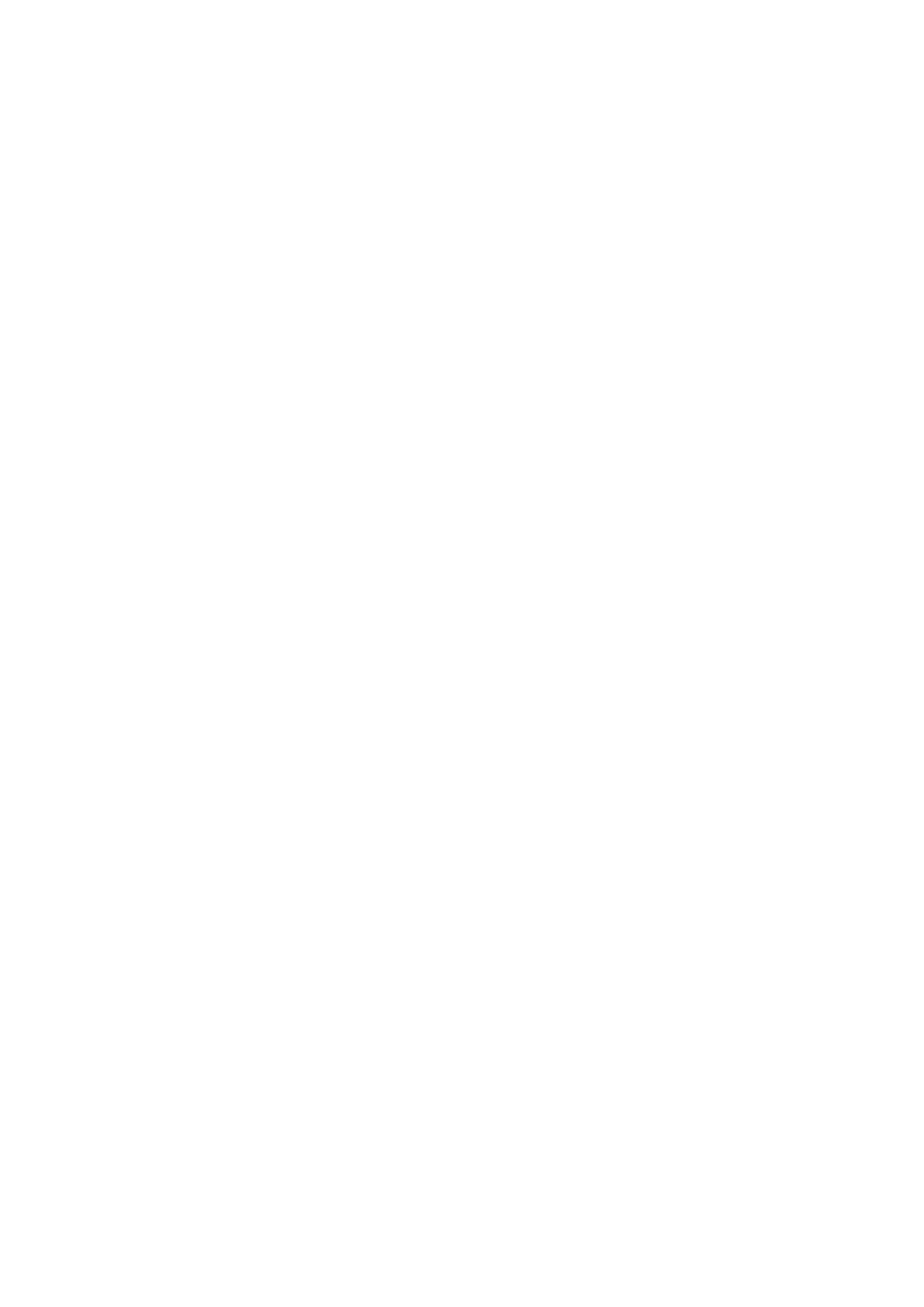Final states in pp collisions at the Large Hadron Collider (LHC), containing a photon (*γ*) of large transverse momentum ( $p_T$ ) and missing transverse energy ( $\mathcal{E}_T$ ), are used to investigate two proposals of physics beyond the standard model (SM). One involves a model for dark matter (DM), which is now accepted as the dominant non-baryonic contribution to the matter density of the universe [\[1\]](#page-8-0). Direct searches for a DM candidate  $(\chi)$  rely on detection through elastic *χ*-nucleon scattering. Indirect searches consist of observation of photons or neutrinos produced in  $\chi \overline{\chi}$  annihilations in astrophysical sources. At the LHC, DM can be produced in the reaction  $q\bar{q} \to \gamma \chi \bar{\chi}$ , where the photon is radiated by one of the incoming quarks. The final state is a high- $p_T$  photon and  $E_T$ . Recent theoretical work [\[2,](#page-8-1) [3\]](#page-8-2) casts this process in terms of a massive mediator in the *s* channel that couples to a  $\chi \overline{\chi}$  pair of Dirac particles. This process is contracted into an effective theory with a contact interaction scale  $\Lambda$ , given by  $\Lambda^{-2} = g_\chi g_q M_M^{-2}$ , where  $M_M$  is the mediator mass and  $g_\chi$  and  $g_\text{q}$  are its couplings to  $\chi$  and quarks, respectively. The model provides a way to connect the *t*-channel *χ*-nucleon elastic scattering to the *s*-channel pair-production mechanism. The effective *s*-channel operator can be chosen to represent either a vector or axial-vector, spin-independent or spin-dependent interaction, respectively.

The  $\gamma$ + $E_T$  final state also has sensitivity to models of extra spatial dimensions. The Arkani-Hamed, Dimopoulos, and Dvali model (ADD) [\[4\]](#page-8-3), in particular, provides a possible solution to the hierarchy problem, viz., the disparity between two fundamental scales of nature: the electroweak unification scale ( $M_{EW} \approx 100$  GeV) and the Planck scale ( $M_{Pl} \approx 10^{19}$  GeV). In this framework, space-time is postulated to have *n* extra compact spatial dimensions with a characteristic scale *R*, leading to a modified Planck scale,  $M_D$ , given by  $M_{Pl}^2 \approx M_D^{n+2} R^n$ . Assuming  $M_D$  is of the same order as  $M_{EW}$ , the observed large value of  $M_{Pl}$  can be interpreted as being a consequence of the "large" size of *R* (relative to the Planck length  $\approx M_{\text{Pl}}^{-1}$ ) and the number of extra dimensions in the theory. The ADD model predicts the production of gravitons that appear as Kaluza-Klein (KK) modes, where momenta in the extra dimensions appear as observable massive states, except for the zero-mode of the KK excitation, which corresponds to the massless graviton in  $4+n$  dimensions. The process  $q\bar{q} \rightarrow \gamma G$ , where the graviton G escapes detection, motivates the search for events with single high- $p<sub>T</sub>$  isolated photons. While the individual qG couplings are small, the number of expected KK graviton states is large enough to produce a measurable cross section, making it possible to discover large extra dimensions, or to set lower limits on  $M_D$  as a function of  $n$  and upper limits on the ADD cross section. The same physical phenomena can be accessed through the single-jet (monojet) production channel [\[5,](#page-8-4) [6\]](#page-8-5).

This search uses data collected with the Compact Muon Solenoid (CMS) detector [\[7\]](#page-8-6). The momenta of charged particles are measured using a silicon pixel and strip tracker that is immersed in a 3.8 T superconducting solenoid, and covers the pseudorapidity range |*η*| < 2.5. The pseudorapidity is  $\eta = -\ln[\tan(\theta/2)]$ , where  $\theta$  is the polar angle measured relative to the counterclockwise-beam direction. The tracker is surrounded by a crystal electromagnetic calorimeter (ECAL) and a brass-scintillator hadron calorimeter (HCAL). Both measure particle energy depositions and consist of a barrel assembly and two endcaps that provide coverage in the range of |*η*| < 3.0. A steel/quartz-fiber Cherenkov forward detector (HF) extends the calorimetric coverage to  $|\eta| < 5$ . Muons are measured in gas detectors embedded in the steel return yoke outside of the solenoid.

The primary background for the  $\gamma + E_T$  signal is the irreducible SM background from  $Z\gamma \to \nu \bar{\nu} \gamma$ production. This and other SM backgrounds, including W*γ*, W → e*ν*, *γ*+jet, multijet (referred to as QCD), and diphoton events, as well as backgrounds from beam halo and cosmic-ray muons are taken into account in the analysis.

Events are selected from a data sample corresponding to an integrated luminosity of  $5.0 \text{ fb}^{-1}$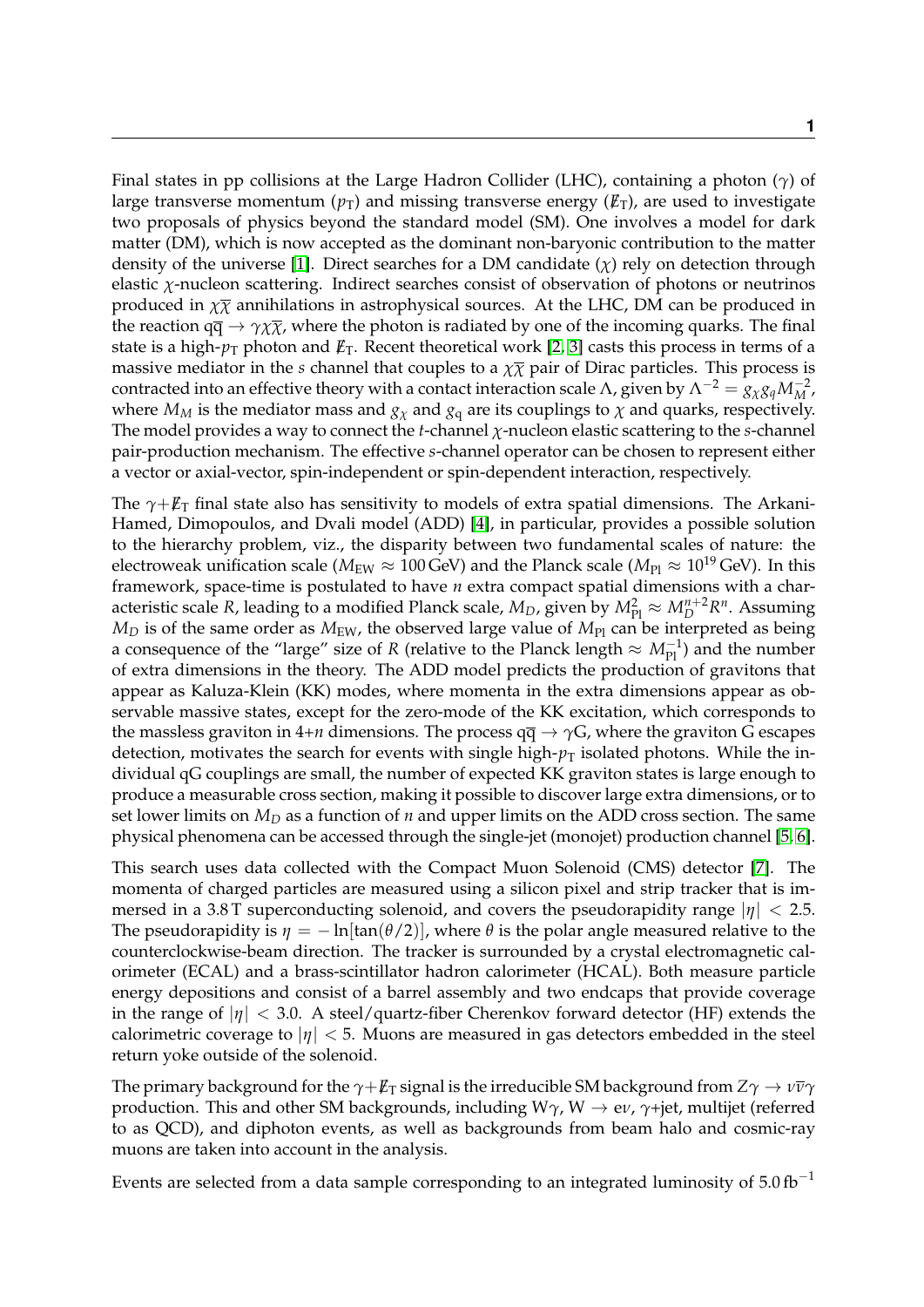collected using a two-level trigger system, with Level-1 (L1) seeding High Level Triggers (HLT). The single-photon triggers comprising this search are not prescaled, and are fully efficient within the selected signal region of  $|\eta^{\gamma}| < 1.44$  [\[8\]](#page-8-7) and  $p_T^{\gamma} > 145$  GeV. To optimize the analysis for single high- $p_T$  photons accompanied by large  $E_T$ , photon candidates are restricted to be in the central barrel region, where purity is highest. To distinguish photon candidates from jets, we apply additional calorimetric selections. The ratio of energy deposited in the HCAL to that in the ECAL within a cone of  $\Delta R = 0.15$  is required to be less than 0.05, where  $\Delta R = \sqrt{(\Delta \phi)^2 + (\Delta \eta)^2}$  is defined relative to the photon candidate and the azimuthal angle  $\phi$ is measured in the plane perpendicular to the beam axis. Photon candidates must also have a shower distribution in the ECAL consistent with that expected for a photon [\[8\]](#page-8-7).

Isolation requirements on photon candidates impose upper limits on the energy deposited in the detector around the axis defined by the EM cluster position and the primary vertex [\[8\]](#page-8-7). In particular, the scalar sum of  $p<sub>T</sub>$  depositions in the ECAL within a hollow cone of 0.06  $\lt$  $\Delta R < 0.40$ , excluding depositions within  $|\Delta \eta| = 0.04$  of the cluster center, must be <4.2 GeV +  $0.006 \times p_{\rm T}^{\gamma}$  $\gamma$ <sub>T</sub>, the sum of scalar  $p_T$  depositions in the HCAL within a hollow cone of 0.15 < ∆*R* < 0.40 must be  $\langle 2.2 \text{ GeV} + 0.0025 \times p_T^{\gamma}$  $T<sub>T</sub>$ , and the scalar sum of track  $p<sub>T</sub>$  values in a hollow cone of  $0.04 < \Delta R < 0.40$ , excluding depositions that are closer to the cluster center than  $|\Delta \eta| = 0.015$ , must be <2.0 GeV + 0.001×*p γ*  $T_T^{\gamma}$  (with  $p_T$  in GeV units). The vetoes defined by the  $|\Delta \eta|$  cutoffs are needed to maintain high efficiency for photons that initiate EM showers within the tracker. The tracker isolation requirement is based on tracks that originate from the primary vertex.

Since the high luminosity of the LHC yields multiple pp interactions per bunch crossing, there are several reconstructed vertices per event. The primary vertex is defined as the vertex that corresponds to the largest sum of the squares of the associated track- $p<sub>T</sub>$  values. However, to ensure that photon candidates are isolated from charged particle tracks in events with multiple vertices, the tracker isolation requirement must be passed by all reconstructed vertices, or the event is rejected.

The  $E_T$  is defined by the magnitude of the vector sum of the transverse energies of all of the reconstructed objects in the event, and is computed using a particle-flow algorithm [\[9\]](#page-8-8). The candidate events are required to have  $E_T > 130$  GeV.

All events are required to have the energy deposited in the crystal containing the largest signal within the photon to be within  $\pm 3$  ns of the time expected for particles from a collision. This requirement reduces instrumental background arising from showers induced by bremsstrahlung from muons in the beam halo or in cosmic rays. Spurious signals embedded within EM showers that otherwise pass selection criteria are eliminated by requiring consistency among the energy deposition times for all crystals within an electromagnetic shower. Photon candidates are removed if they are likely to be electrons, as inferred from characteristic patterns of hits in the pixel detector, called "pixel seeds," that are matched to the EM clusters [\[10\]](#page-8-9). In addition, a veto applied to events that contain muon candidates, including those that do not emanate from the collision point, prevents bremsstrahlung from muons in cosmic rays and the beam halo from being reconstructed as prompt photons balanced by  $E_T$ . Finally, events are vetoed if they contain significant hadronic activity, defined by: (i) a track with  $p_T > 20$  GeV that is  $\Delta R > 0.04$  away from the photon candidate, or (ii) a jet that is reconstructed with  $p_T > 40$  GeV using the anti- $k_T$  [\[11\]](#page-8-10) particle-flow algorithm [\[9\]](#page-8-8), within  $|\eta| < 3.0$  and  $\Delta R < 0.5$  of the axis of the photon.

After applying all of the selection criteria, 75 candidate events are found.

Backgrounds that are out of time with the collisions are estimated from data by examining the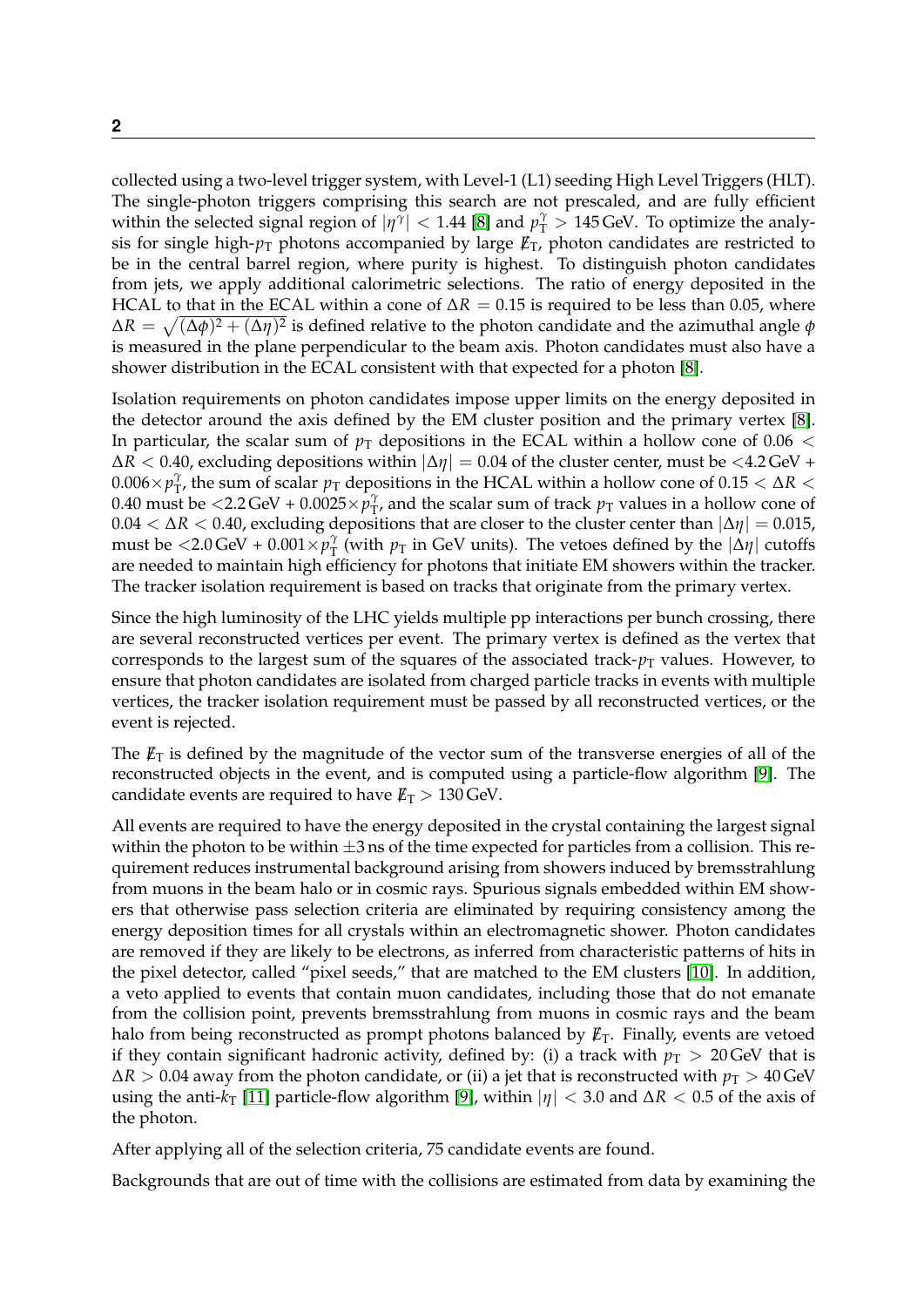transverse distribution of energy in the EM cluster and the time-of-arrival of the signal in the crystal with the largest energy deposition. Templates for anomalous signals [\[12\]](#page-8-11), cosmic-ray muons, and beam halo events are fitted to a candidate sample that has no timing requirement, which reveals that the only significant residual contribution to the in-time sample arises from halo muons, with an estimated  $11.1 \pm 5.6$  events.

Electrons misidentified as photons arise mainly from  $W \to e\nu$  events. The matching of electron showers to pixel seeds has an efficiency of  $\epsilon = 0.9940 \pm 0.0025$ , as estimated with Monte-Carlo simulated events (MC) and verified with  $Z \rightarrow$  ee events in data. Scaling a control sample of electron candidates by  $(1 - \epsilon)/\epsilon$  yields an estimated contribution of  $3.5 \pm 1.5$  W  $\rightarrow$  ev events in the candidate sample.

The contamination from jets misidentified as photons is estimated by using a control sample of EM-enriched QCD events to calculate the ratio of events that pass the signal photon criteria relative to those that pass looser photon criteria but fail an isolation requirement. Since the EM-enriched sample also includes production of direct single photons, this additional contribution to the ratio is estimated by fitting templates of energy-weighted shower widths from MC-simulated *γ*+jets events to an independent QCD data sample, and used to subtract the *γ*+jets contribution. This corrected ratio is applied to a subset of the EM-enriched jet events that passes loose photon identification and additional single-photon event selection criteria, providing a background contribution of  $11.2 \pm 2.8$  jet events.

Backgrounds from  $(Zv\overline{v})\gamma$ ,  $(W\ell v)\gamma$ ,  $\gamma$ +jet, and diphoton events are estimated from MC samples processed through the full GEANT4-based simulation of the CMS detector [\[13,](#page-8-12) [14\]](#page-8-13), trigger emulation and event reconstruction used for data. The  $W\gamma \to \ell \nu \gamma$  samples are generated with MADGRAPH5 [\[15\]](#page-8-14), and the cross section is corrected to include next-to-leading order (NLO) effects through a *K*-factor calculated with MCFM [\[16\]](#page-8-15). The  $Z\gamma \to \nu \bar{\nu} \gamma$ ,  $\gamma$ +jet, and diphoton samples are obtained using the PYTHIA 6.424 generator [\[17\]](#page-9-0) at leading order (LO) and CTEQ6L1 [\[18\]](#page-9-1) parton distribution functions (PDF). The Z*γ* → *ννγ* sample is also scaled up to reflect NLO contributions given in Ref. [\[19\]](#page-9-2). Good agreement between data and the rescaled MC for the  $Z\gamma \to \ell \ell \gamma$  channel has been obtained in previous CMS studies [\[20\]](#page-9-3). The uncertainty on  $Z\gamma \to \nu \bar{\nu} \gamma$  and the other backgrounds takes into account several sources: theoretical uncertainties on the LO cross section and *K*-factors; the uncertainty on the scale factor that models the data–MC difference in the efficiency; and systematic uncertainties on the photon-vertex assignment, modeling of pile-up, and the accuracy of the energy calibration and resolution for photons, jets, and  $E_T$ . The expected contribution from the  $Z\gamma \to \nu \bar{\nu} \gamma$  process to the background is  $45.3 \pm 6.8$  events. The combined expected background from  $(W \ell v) \gamma$ ,  $\gamma$ +jet, and diphoton events is  $4.1 \pm 1.0$ .

The 73 observed events in data agree with the total expected background of  $75.1 \pm 9.4$  events. Distributions in photon  $p<sub>T</sub>$  for the selected candidate events and for those estimated from back-ground are shown in Fig. [1.](#page-5-0) The spectra expected from ADD for  $M_D = 1 \text{ TeV}$  and  $n = 3$  are superimposed for comparison. Based on these results, exclusion limits are set for the DM and ADD models.

The limits on the cross sections are calculated by dividing the difference between the number of events in data and the predicted number of background events by the product  $A \times \epsilon \times \mathcal{L}$ , where *A* is the geometric and kinematic acceptance of the selection criteria,  $\epsilon$  is the selection efficiency for signal, and L is the integrated luminosity.  $A \times \epsilon$  is calculated by estimating  $A \times \epsilon_{MC}$  from the MC and multiplying it by a scale factor to account for the difference in efficiency between MC and data.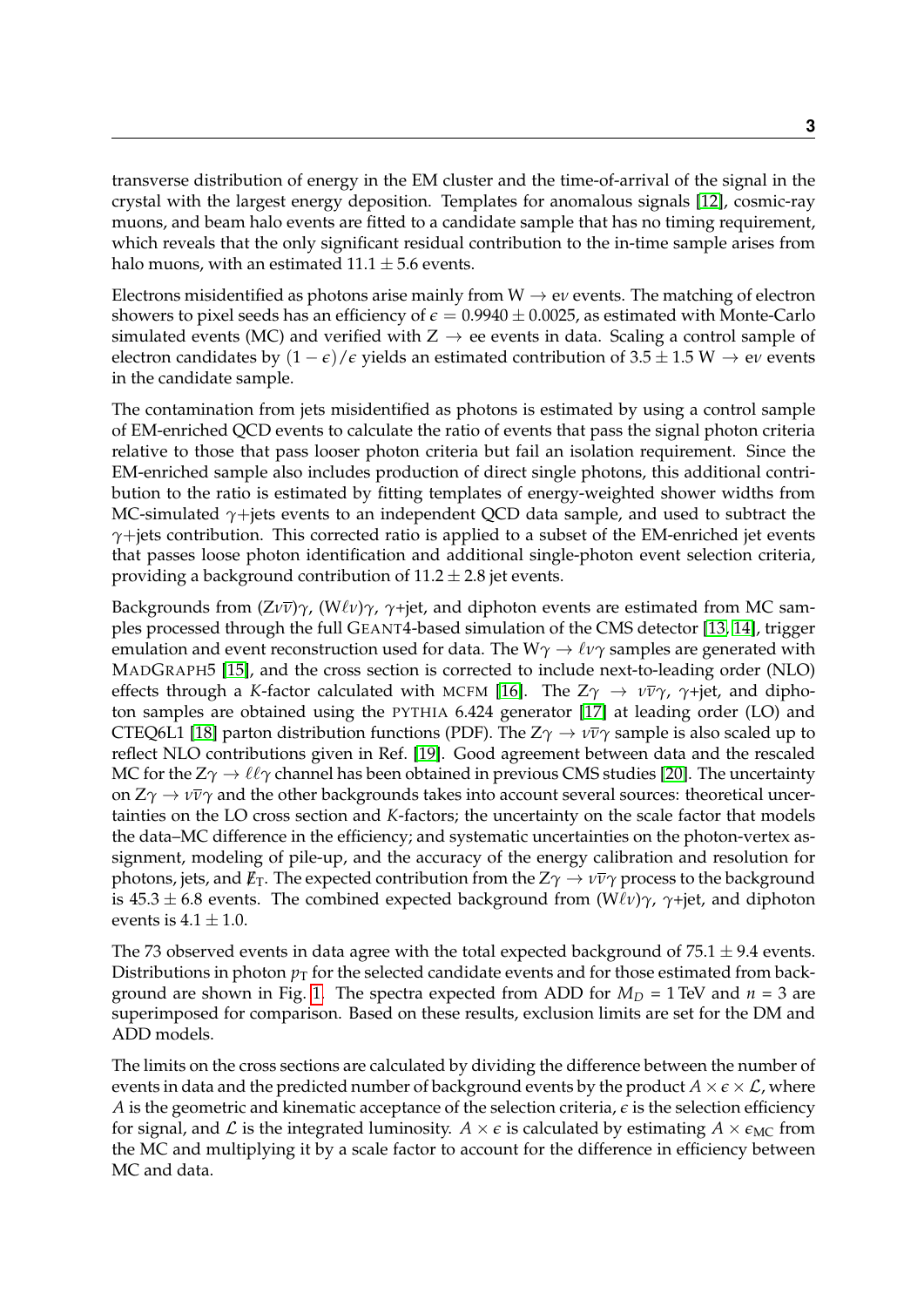<span id="page-5-0"></span>

Figure 1: The photon  $p<sub>T</sub>$  distribution for the candidate sample, compared with estimated contributions from SM backgrounds and a prediction from ADD for  $M_D = 1$  TeV and  $n = 3$ .

The efficiency associated with the product  $A \times \epsilon_{MC}$  for the signal cross section for both models is determined from MC samples. For the model of DM, the MC samples are produced using a software package from Ref. [\[3\]](#page-8-2), requiring  $p_T^\gamma > 125\,\text{GeV}$  and  $|\eta^\gamma| < 1.5$ . The estimated value of  $A \times \epsilon_{MC}$  for  $M_{\chi}$  in the range 1–100 GeV is between 30.5–31.0% for vector and 29.2–31.4% for axial-vector couplings, respectively. The spectra for ADD MC events are generated using PYTHIA 8.145 [\[21\]](#page-9-4), requiring  $p_T^{\gamma} > 130$  GeV, and scaled to NLO using a *K*-factor from Ref. [\[22\]](#page-9-5). The factor  $A \times \epsilon_{MC}$  for ADD is in the range of 26.5–28.5% in the parameter space spanned by  $n = 3-6$  and  $M_D = 1-3$  TeV.

Systematic uncertainties that contribute to the  $A \times \epsilon_{MC}$  calculation are from the choice of PDF [\[18,](#page-9-1) [23,](#page-9-6) [24\]](#page-9-7); the selection of the primary vertex for the photon, modeling of pile-up, and the energy calibration and resolution for photons [\[8\]](#page-8-7); jets [\[25\]](#page-9-8); and  $E_T$  [\[26\]](#page-9-9). The total systematic uncertainty on *A*  $\times$   $\epsilon_{MC}$  is +4.8% and −4.9%.

As mentioned above,  $A \times \epsilon_{MC}$  is multiplied by a scale factor (SF) to account for the difference in efficiency between data and MC. The calculated SF of  $0.90 \pm 0.11$  combines contributions from the trigger, photon reconstruction, consistency of cluster timing, and vetoes. The photon HLT is determined to be essentially 100% efficient for our selection criteria in data and in MC, but is assigned a 2% uncertainty due to small L1 trigger inefficiencies. Since the photon identification requirements have similar efficiencies for photons and electrons, the electron efficiency of 0.96  $\pm$  0.02, as measured in Z  $\rightarrow$  ee decays is used as the SF. Corrections for photon reconstruction are described in Ref. [\[20\]](#page-9-3). The photon clusters in MC always have consistent timing among individual crystals, and the SF in data is found to be  $0.983 \pm 0.009$  based on a sample of electron events. The track and jet-veto efficiency is studied in samples of  $W \rightarrow e \nu$  data and MC, and confirmed with  $Z\gamma \to e^{\alpha}$  data. Since the efficiencies measured in these samples agree within their uncertainties, the SF is set to unity and assigned a systematic uncertainty of  $\pm 0.10$ . The SF for the cosmic-ray muon veto is determined to be 0.95  $\pm$  0.01 by comparing its efficiency in MC and data in a sample of  $Z \rightarrow$  ee events.

Upper limits are placed on the DM production cross sections, as a function of *Mχ*, assuming vector and axial-vector operators, summarized in Table [2a.](#page-6-0) These are converted into the corresponding lower limits on the cutoff scale  $\Lambda$ , also listed in Table [2a.](#page-6-0) The  $\Lambda$  values are then translated into upper limits on the *χ*-nucleon cross sections, calculated within the effective theory framework. These are displayed in Fig. [2](#page-6-1) as a function of *M<sup>χ</sup>* [\[2\]](#page-8-1). The 90% CL limits are presented in Table [2a.](#page-6-0) Superposed are the results from selected other experiments. Previously inaccessible  $\chi$  masses below  $\approx$ 3.5 GeV are excluded for a  $\chi$ -nucleon cross section greater than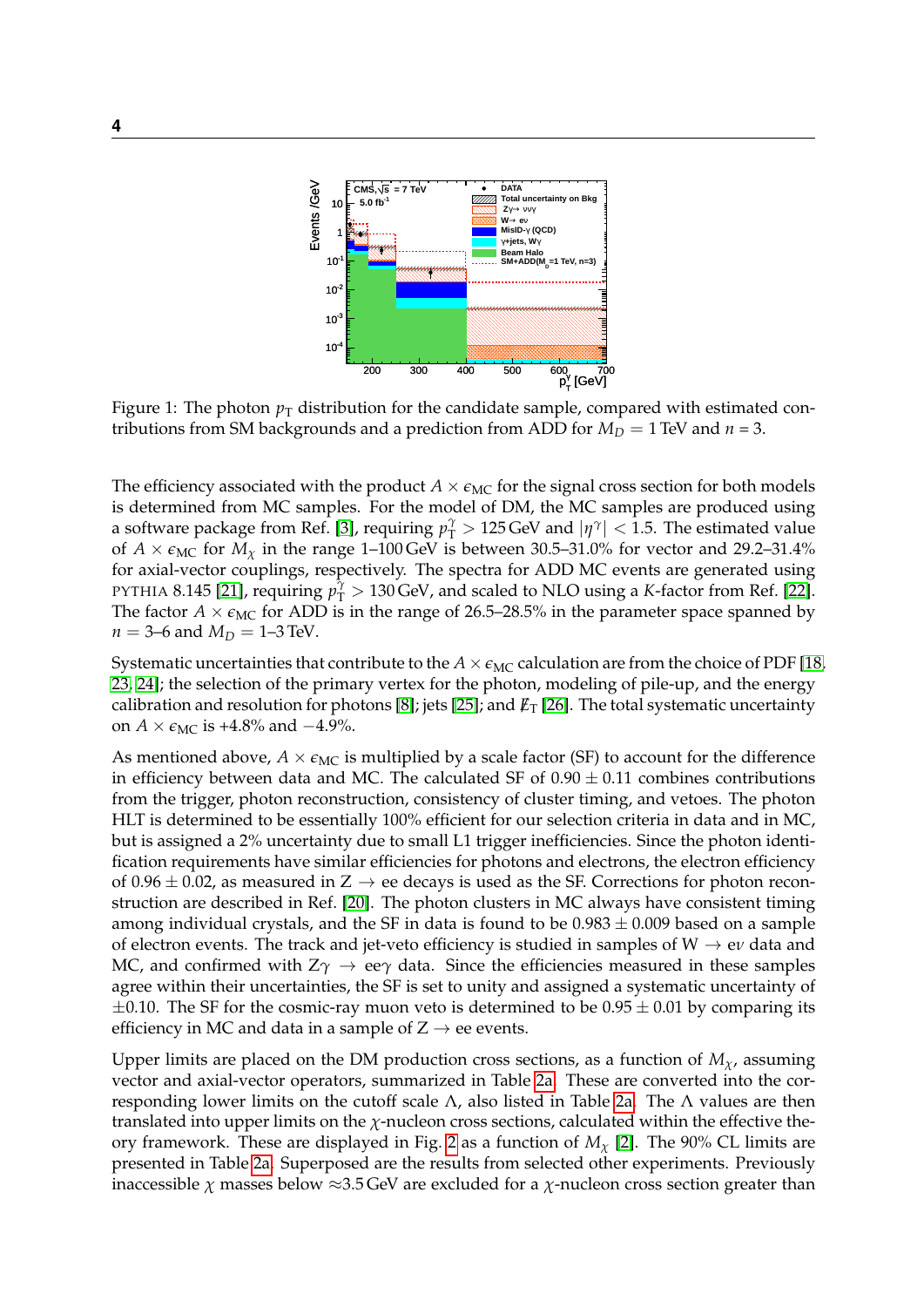<span id="page-6-1"></span>

Figure 2: The 90% CL upper limits on the *χ*-nucleon cross section as a function of  $M_\chi$  for (a) spin-independent and (b) spin-dependent scattering. Also shown are the limits from selected experiments with published [\[27](#page-9-10)[–34\]](#page-10-0) and preliminary [\[35\]](#page-10-1) results.

<span id="page-6-0"></span>Table 1: (a) Observed (expected) 90% CL upper limits on the DM production cross section *σ*, and 90% CL lower limits on the cutoff scale  $\Lambda$  for vector and axial-vector operators as a function of the DM mass  $M_\chi$ . (b) Expected and observed lower limits on  $M_D$  at 95% CL, as a function of extra dimensions *n*, with *K*-factors (and without, i.e., *K* = 1).

| $M_{\chi}$ [GeV] | Vector        |                 | Axial-Vector  |                 |
|------------------|---------------|-----------------|---------------|-----------------|
|                  | $\sigma$ [fb] | $\Lambda$ [GeV] | $\sigma$ [fb] | $\Lambda$ [GeV] |
| 1                | 14.3(14.7)    | 572 (568)       | 14.9 (15.4)   | 565 (561)       |
| 10               | 14.3 (14.7)   | 571 (567)       | 14.1(14.5)    | 573 (569)       |
| 100              | 15.4(15.3)    | 558 (558)       | 13.9 (14.3)   | 554 (550)       |
| 200              | 14.3 (14.7)   | 549 (545)       | 14.0(14.5)    | 508 (504)       |
| 500              | 13.6(14.0)    | 442 (439)       | 13.7(14.1)    | 358 (356)       |
| 1000             | 14.1(14.5)    | 246 (244)       | 13.9 (14.3)   | 172 (171)       |

(a) 90% CL Limits on DM model parameters.

| n | K-factors | Expected    | Observed    |
|---|-----------|-------------|-------------|
|   |           | $M_D$ [TeV] | $M_D$ [TeV] |
| 3 | 1.5       | 1.70(1.53)  | 1.73(1.55)  |
| 4 | 1.4       | 1.65(1.53)  | 1.67(1.55)  |
| 5 | 1.3       | 1.63(1.54)  | 1.64(1.56)  |
| 6 | 1.2       | 1.62(1.55)  | 1.64(1.57)  |

(b) 95% CL Limits on ADD parameters.

<span id="page-6-2"></span> $\approx$ 3 fb at 90% CL. For spin-dependent scattering, the upper limits surpass all previous constraints for the mass range of 1–100 GeV. The results presented are valid for mediator masses larger than the limits on  $\Lambda$ , assuming unity for the couplings  $g_{\chi}$  and  $g_q$ . The specific case of light mediators is discussed in Ref. [\[3,](#page-8-2) [36\]](#page-10-2). The assumptions on  $\chi$  interactions made in calculating the limits vary with experiment. Further, in the case of direct and indirect searches, an astrophysical model must be assumed for the density and velocity distribution of DM.

A set of 95% confidence level (CL) upper limits are also placed on the ADD cross sections and translated into exclusions on the parameter space of the model. The upper limits are calculated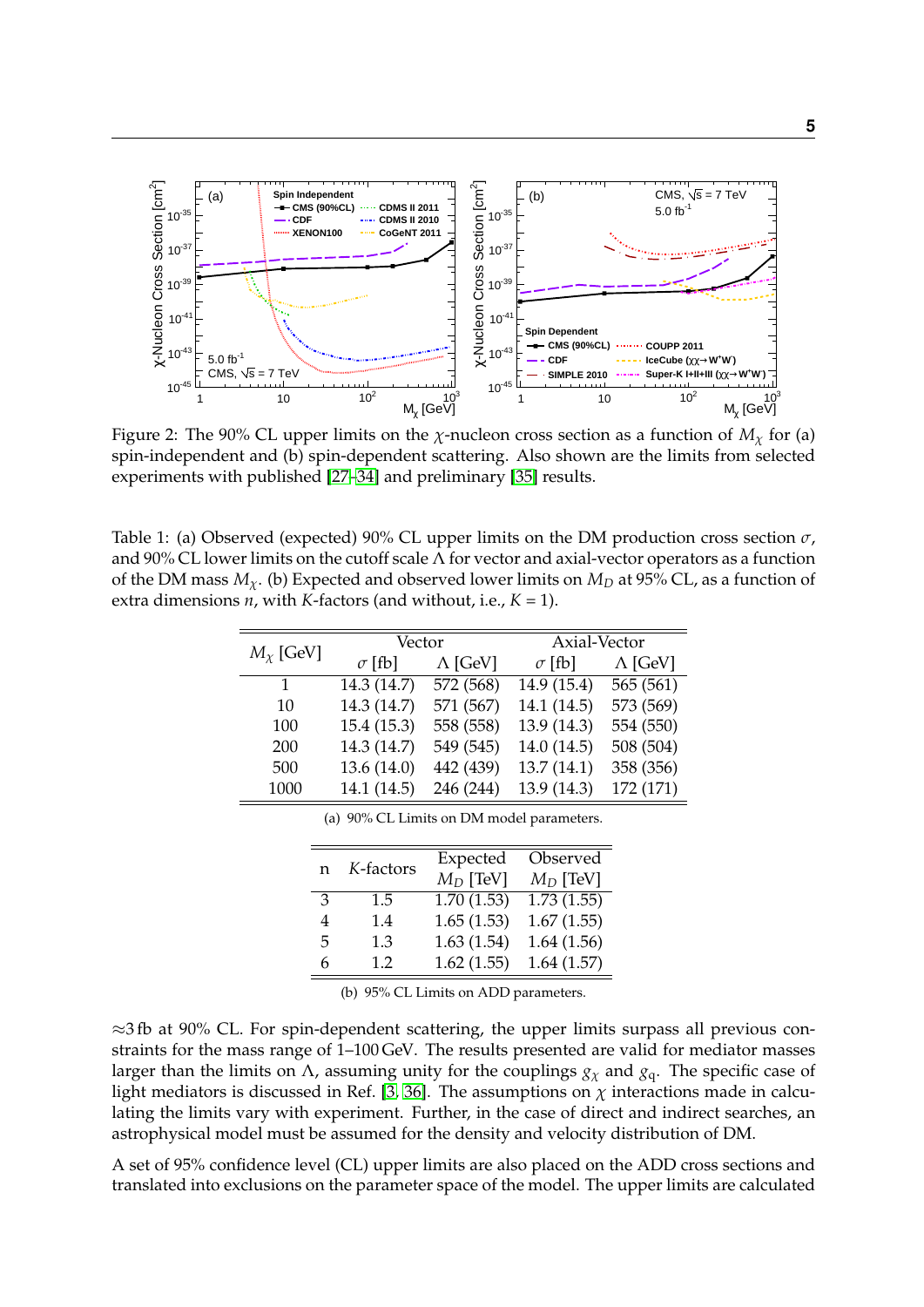<span id="page-7-0"></span>

Figure 3: (a) The 95% CL upper limits on the LO and NLO ADD cross sections as a function of  $M_D$  for  $n = 4$  and 6. (b) Limits on  $M_D$  as a function of *n*, compared to LO results from similar searches at the Tevatron [\[37,](#page-10-3) [38\]](#page-10-4) and LEP [\[39\]](#page-10-5).

using a  $CL<sub>s</sub>$  method [\[40\]](#page-10-6), with uncertainties parameterized by log-normal distributions in the fit to data. The limits on *MD*, with and without *K*-factors, are summarized in Table [2b.](#page-6-2) Masses  $M_D < 1.65$  TeV are excluded at 95% CL for  $n = 3$ , assuming NLO cross sections. These limits, along with existing LO ADD limits from the Tevatron [\[37,](#page-10-3) [38\]](#page-10-4) and LEP [\[39\]](#page-10-5), are shown in Fig. [3](#page-7-0) as a function of  $M_D$ , for  $n = 4$  and  $n = 6$  extra dimensions. These results extend significantly the limits on the ADD model in the single-photon channel beyond previous measurements at the Tevatron and LEP experiments, and set limits of  $M_D > 1.59$ –1.66 TeV for  $n = 3$ –6 at 95% CL.

In summary, the agreement between single-photon production in pp collisions at 7 TeV and standard-model expectations was used to derive significant upper limits on the vector and axial-vector contributions to the *χ*-nucleon scattering cross section. This search was complementary to searches for elastic *χ*-nucleon scattering or  $\chi \overline{\chi}$  annihilation. In addition, through greater sensitivity to the ADD model, the analysis attained the most stringent limits on an effective extra-dimensional Planck scale obtained in the  $\gamma + \mathcal{E}_T$  production channel.

## **Acknowledgements**

We thank R. Harnik, P. J. Fox, and J. Kopp for help in modeling dark matter production. We congratulate our colleagues in the CERN accelerator departments for the excellent performance of the LHC machine. We thank the technical and administrative staff at CERN and other CMS institutes, and acknowledge support from: FMSR (Austria); FNRS and FWO (Belgium); CNPq, CAPES, FAPERJ, and FAPESP (Brazil); MES (Bulgaria); CERN; CAS, MoST, and NSFC (China); COLCIENCIAS (Colombia); MSES (Croatia); RPF (Cyprus); MoER, SF0690030s09 and ERDF (Estonia); Academy of Finland, MEC, and HIP (Finland); CEA and CNRS/IN2P3 (France); BMBF, DFG, and HGF (Germany); GSRT (Greece); OTKA and NKTH (Hungary); DAE and DST (India); IPM (Iran); SFI (Ireland); INFN (Italy); NRF and WCU (Korea); LAS (Lithuania); CIN-VESTAV, CONACYT, SEP, and UASLP-FAI (Mexico); MSI (New Zealand); PAEC (Pakistan); MSHE and NSC (Poland); FCT (Portugal); JINR (Armenia, Belarus, Georgia, Ukraine, Uzbekistan); MON, RosAtom, RAS and RFBR (Russia); MSTD (Serbia); MICINN and CPAN (Spain); Swiss Funding Agencies (Switzerland); NSC (Taipei); TUBITAK and TAEK (Turkey); STFC (United Kingdom); DOE and NSF (USA).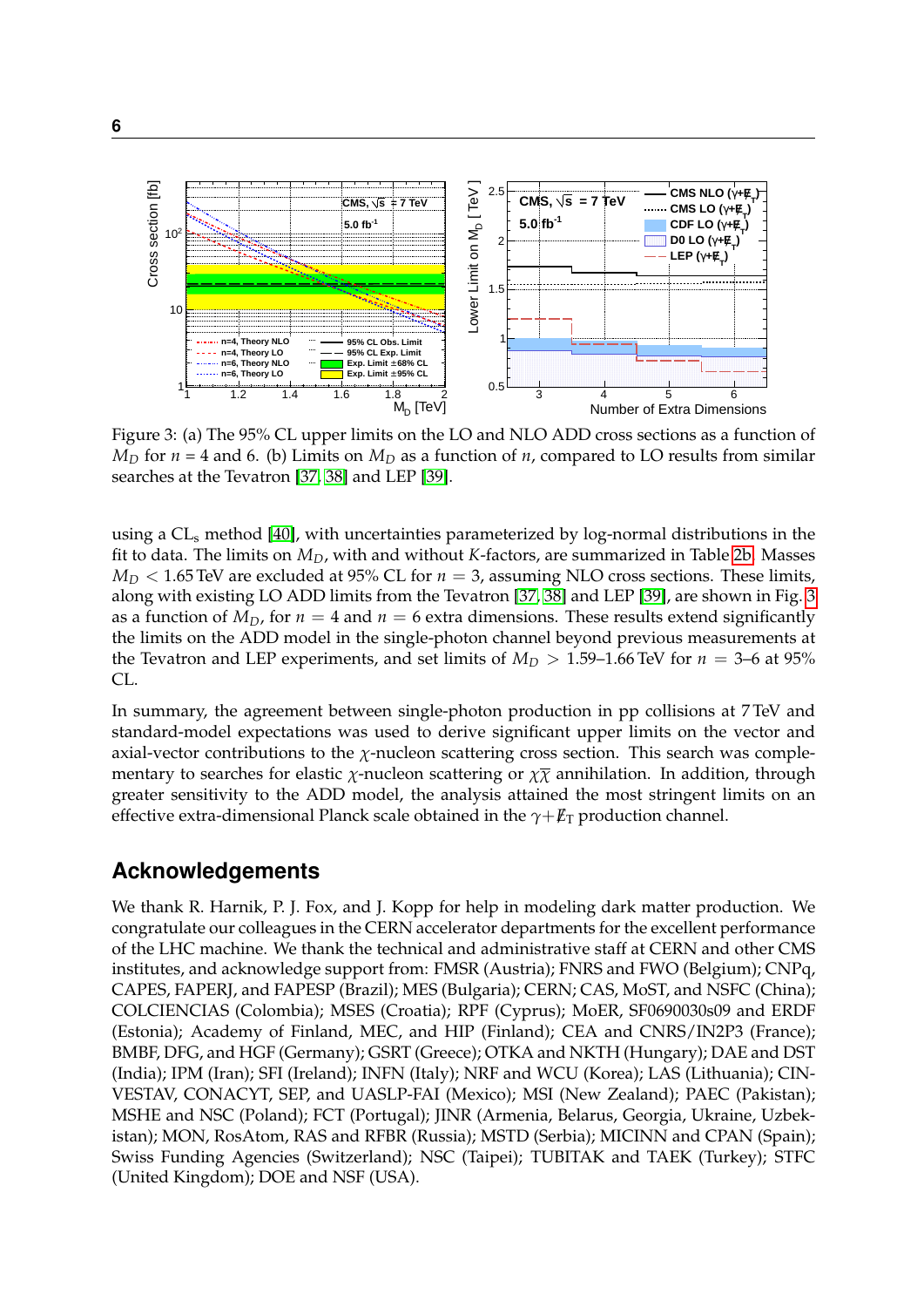## **References**

- <span id="page-8-0"></span>[1] R. Gaitskell, "Direct Detection of Dark Matter", *Annual Review of Nuclear and Particle Science* **54** (2004) [doi:10.1146/annurev.nucl.54.070103.181244](http://dx.doi.org/10.1146/annurev.nucl.54.070103.181244).
- <span id="page-8-1"></span>[2] Y. Bai, P. J. Fox, and R. Harnik, "The Tevatron at the Frontier of Dark Matter Direct Detection", *JHEP* **12** (2010) 048, [doi:10.1007/JHEP12\(2010\)048](http://dx.doi.org/10.1007/JHEP12(2010)048), [arXiv:1005.3797v2](http://www.arXiv.org/abs/1005.3797v2).
- <span id="page-8-2"></span>[3] P. J. Fox et al., "Missing Energy Signatures of Dark Matter at the LHC", [arXiv:1109.4398](http://www.arXiv.org/abs/1109.4398).
- <span id="page-8-3"></span>[4] N. Arkani-Hamed, S. Dimopoulos, and G. Dvali, "The Hierarchy problem and new dimensions at a millimeter", *Phys. Lett. B* **429** (1998) 263, [doi:10.1016/S0370-2693\(98\)00466-3](http://dx.doi.org/10.1016/S0370-2693(98)00466-3), [arXiv:hep-ph/9803315](http://www.arXiv.org/abs/hep-ph/9803315).
- <span id="page-8-4"></span>[5] CMS Collaboration, "Search for New Physics with a Monojet and Missing Transverse Energy in pp Collisions at <sup>√</sup> *s* = 7 TeV", *Phys. Rev. Lett.* **107** (2011) 201804, [doi:10.1103/PhysRevLett.107.201804](http://dx.doi.org/10.1103/PhysRevLett.107.201804), [arXiv:1106.4775](http://www.arXiv.org/abs/1106.4775).
- <span id="page-8-5"></span>[6] ATLAS Collaboration, "Search for new phenomena with the monojet and missing transverse momentum signature using the ATLAS detector in <sup>√</sup> *s* = 7 TeV proton-proton collisions", *Phys. Lett. B* **705** (2011) 294, [doi:10.1016/j.physletb.2011.10.006](http://dx.doi.org/10.1016/j.physletb.2011.10.006), [arXiv:1106.5327](http://www.arXiv.org/abs/1106.5327).
- <span id="page-8-6"></span>[7] CMS Collaboration, "CMS technical design report, volume II: Physics Performance", *J. Phys. G: Nucl. Part. Phys.* **34** (2007) 995, [doi:10.1088/0954-3899/34/6/S01](http://dx.doi.org/10.1088/0954-3899/34/6/S01).
- <span id="page-8-7"></span>[8] [CMS Collaboration, "Isolated Photon Reconstruction and Identification at](http://cdsweb.cern.ch/record/1324545)  $\sqrt{s} = 7$  TeV", CMS Physics Analysis Summary CMS-PAS-EGM-10-006, (2011).
- <span id="page-8-8"></span>[9] [CMS Collaboration, "Commissioning of the Particle-Flow Reconstruction in](http://cdsweb.cern.ch/record/1279341) [Minimum-Bias and Jet Events from pp Collisions at 7 TeV",](http://cdsweb.cern.ch/record/1279341) CMS Physics Analysis Summary CMS-PAS-PFT-10-002, (2010).
- <span id="page-8-9"></span>[10] [CMS Collaboration, "Electron Reconstruction and Identification at](http://cdsweb.cern.ch/record/1299116)  $\sqrt{s}$  = 7 TeV", CMS Physics Analysis Summary CMS-PAS-EGM-10-004, (2010).
- <span id="page-8-10"></span>[11] M. Cacciari, G. P. Salam, and G. Soyez, "The anti-k<sup>t</sup> jet clustering algorithm", *JHEP* **04** (2008) 063, [doi:10.1088/1126-6708/2008/04/063](http://dx.doi.org/10.1088/1126-6708/2008/04/063), [arXiv:0802.1189](http://www.arXiv.org/abs/0802.1189).
- <span id="page-8-11"></span>[12] [CMS Collaboration, "Electromagnetic calorimeter commissioning and first results with 7](http://cdsweb.cern.ch/record/1278160) [TeV data",](http://cdsweb.cern.ch/record/1278160) CMS Physics Analysis Summary CMS-NOTE-2010-012, (2010).
- <span id="page-8-12"></span>[13] GEANT4 Collaboration, "GEANT4–a simulation toolkit", *Nucl. Instrum. Meth A* **506** (2003) 250, [doi:10.1016/S0168-9002\(03\)01368-8](http://dx.doi.org/10.1016/S0168-9002(03)01368-8).
- <span id="page-8-13"></span>[14] J. Allison et al., "Geant4 Developments and Applications", *IEEE Trans. Nucl. Sci* **53** (2006) 270, [doi:10.1109/TNS.2006.869826](http://dx.doi.org/10.1109/TNS.2006.869826).
- <span id="page-8-14"></span>[15] J. Alwall et al., "MadGraph 5: Going Beyond", *JHEP* **6** (2011) 128, [doi:10.1007/JHEP06\(2011\)128](http://dx.doi.org/10.1007/JHEP06(2011)128), [arXiv:arXiv](http://www.arXiv.org/abs/arXiv).
- <span id="page-8-15"></span>[16] J. Campbell, R. Ellis, and C. Williams, "MCFM v6.1: A Monte Carlo for FeMtobarn processes at Hadron Colliders", 2011, <http://mcfm.fnal.gov/mcfm.pdf>.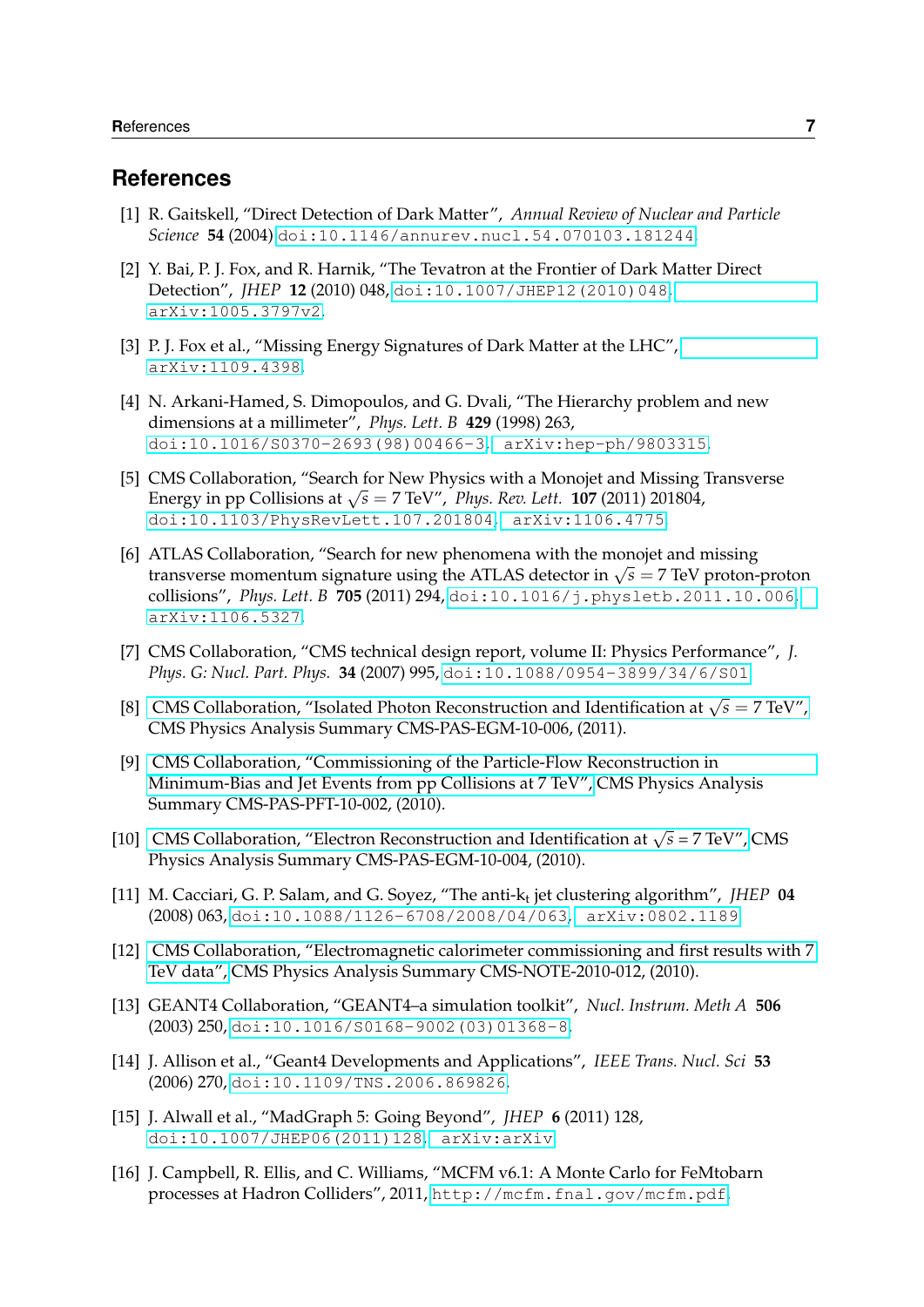- <span id="page-9-0"></span>[17] T. Sjöstrand, S. Mrenna, and P. Z. Skands, "PYTHIA 6.4 Physics and Manual", *JHEP* 5 (2006) 26, [doi:10.1088/1126-6708/2006/05/026](http://dx.doi.org/10.1088/1126-6708/2006/05/026), [arXiv:hep-ph/0603175](http://www.arXiv.org/abs/hep-ph/0603175).
- <span id="page-9-1"></span>[18] J. Pumplin et al., "New generation of parton distributions with uncertainties from global QCD analysis", *JHEP* **07** (2002) 012, [doi:10.1088/1126-6708/2002/07/012](http://dx.doi.org/10.1088/1126-6708/2002/07/012), [arXiv:hep-ph/0201195](http://www.arXiv.org/abs/hep-ph/0201195).
- <span id="page-9-2"></span>[19] U. Baur and E. Berger, "Probing the Weak-Boson Sector in *Zγ* Production at Hadron Colliders", *Phys. Rev. D* **47** (1993) 4889, [doi:10.1103/PhysRevD.47.4889](http://dx.doi.org/10.1103/PhysRevD.47.4889).
- <span id="page-9-3"></span>[20] CMS Collaboration, "Measurement of W-gamma and Z-gamma production in pp  $\chi$ <sup>2</sup> collisions at  $\sqrt{s}$  =7 TeV", *Phys. Lett. B* **701** (2011) 535, [doi:10.1016/j.physletb.2011.06.034](http://dx.doi.org/10.1016/j.physletb.2011.06.034), [arXiv:1105.2758](http://www.arXiv.org/abs/1105.2758).
- <span id="page-9-4"></span>[21] T. Sjöstrand, S. Mrenna, and P. Skands, "A Brief Introduction fo PYTHIA 8.1", *Comput. Phys. Commun.* **178** (2008) 852, [doi:10.1016/j.cpc.2008.01.036](http://dx.doi.org/10.1016/j.cpc.2008.01.036), [arXiv:0710.3820](http://www.arXiv.org/abs/0710.3820).
- <span id="page-9-5"></span>[22] X. Gao et al., "Next-to-leading order QCD predictions for graviton and photon associated production in the Large Extra Dimensions model at the LHC", *Phys. Rev. D* **81** (2010) 036008, [doi:10.1103/PhysRevD.81.036008](http://dx.doi.org/10.1103/PhysRevD.81.036008), [arXiv:0912.0199](http://www.arXiv.org/abs/0912.0199).
- <span id="page-9-6"></span>[23] M. Botje et al., "The PDF4LHC Working Group Interim Recommendations", (2011). [arXiv:1101.0538](http://www.arXiv.org/abs/1101.0538).
- <span id="page-9-7"></span>[24] A. Martin et al., "Parton distributions for the LHC", *Eur. Phys. J. C* **63** (2009) 189, [doi:10.1140/epjc/s10052-009-1072-5](http://dx.doi.org/10.1140/epjc/s10052-009-1072-5), [arXiv:0901.0002](http://www.arXiv.org/abs/0901.0002).
- <span id="page-9-8"></span>[25] CMS Collaboration, "Determination of Jet Energy Calibration and Transverse Momentum Resolution in CMS", *JINST* **06** (2011) 11002, [doi:10.1088/1748-0221/6/11/P11002](http://dx.doi.org/10.1088/1748-0221/6/11/P11002), [arXiv:1107.4277](http://www.arXiv.org/abs/1107.4277).
- <span id="page-9-9"></span>[26] CMS Collaboration, "Missing transverse energy performance of the CMS detector", *JINST* **06** (2011) 9001, [doi:10.1088/1748-0221/6/09/P09001](http://dx.doi.org/10.1088/1748-0221/6/09/P09001), [arXiv:1106.5048](http://www.arXiv.org/abs/1106.5048).
- <span id="page-9-10"></span>[27] XENON100 Collaboration, "Dark Matter Results from 100 Live Days of XENON100 Data", *Phys. Rev. Lett.* **107** (2011) 131302, [doi:10.1103/PhysRevLett.107.131302](http://dx.doi.org/10.1103/PhysRevLett.107.131302), [arXiv:1104.2549v3](http://www.arXiv.org/abs/1104.2549v3).
- [28] CDMS Collaboration, "Results from a Low-Energy Analysis of the CDMS II Germanium Data", *Phys. Rev. Lett.* **106** (2011) 131302, [doi:10.1103/PhysRevLett.106.131302](http://dx.doi.org/10.1103/PhysRevLett.106.131302), [arXiv:1011.2482v3](http://www.arXiv.org/abs/1011.2482v3).
- [29] CDMS II Collaboration, "Dark Matter Search Results from the CDMS II Experiment", *Science* **327** (2010) 1619, [doi:10.1126/science.1186112](http://dx.doi.org/10.1126/science.1186112).
- [30] CoGeNT Collaboration, "Results from a Search for Light-Mass Dark Matter with a *p*-Type Point Contact Germanium Detector", *Phys. Rev. Lett.* **106** (2011) 131301, [doi:10.1103/PhysRevLett.106.131301](http://dx.doi.org/10.1103/PhysRevLett.106.131301), [arXiv:1002.4703v1](http://www.arXiv.org/abs/1002.4703v1).
- [31] SIMPLE Collaboration, "First Results of the Phase II SIMPLE Dark Matter Search", *Phys. Rev. Lett.* **105** (2010) 211301, [doi:10.1103/PhysRevLett.105.211301](http://dx.doi.org/10.1103/PhysRevLett.105.211301). A more recent update can be found in [arXiv:1106.3014.](http://arxiv.org/abs/1106.3014)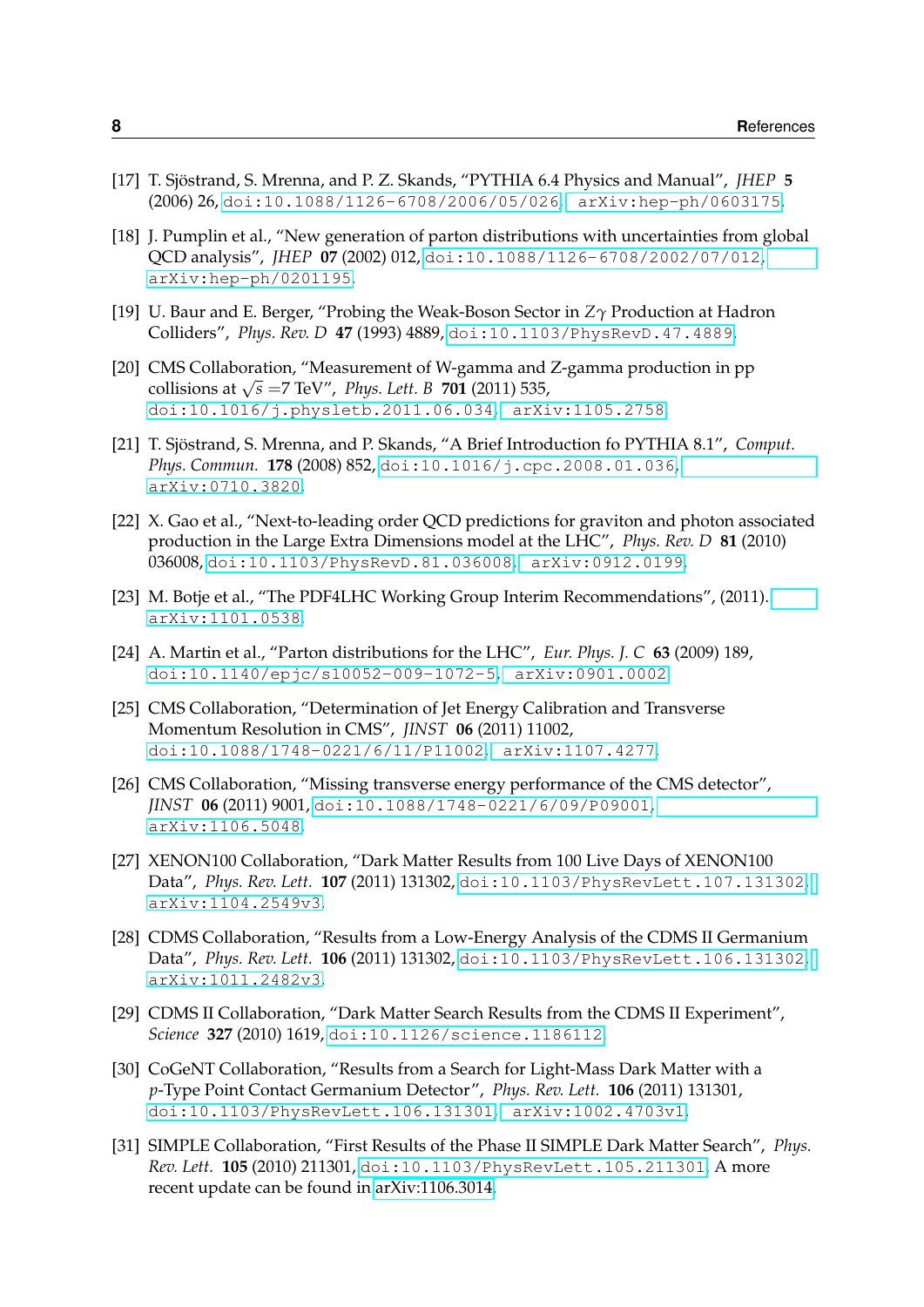- [32] E. Behnke et al., "Improved Limits on Spin-dependent WIMP-Proton Interactions from a Two Liter CF<sup>3</sup> Bubble Chamber", *Phys. Rev. Lett.* **106** (2011) 021303, [doi:10.1103/PhysRevLett.106.021303](http://dx.doi.org/10.1103/PhysRevLett.106.021303), [arXiv:1008.3518v2](http://www.arXiv.org/abs/1008.3518v2).
- [33] IceCube Collaboration, "Multiyear search for dark matter annihilations in the Sun with the AMANDA II and IceCube detectors", *Phys. Rev. D* **85** (2012) 042002, [doi:10.1103/PhysRevD.85.042002](http://dx.doi.org/10.1103/PhysRevD.85.042002), [arXiv:1112.1840](http://www.arXiv.org/abs/1112.1840).
- <span id="page-10-0"></span>[34] T. Tanaka et al., "An Indirect Search for Weakly Interacting Massive Particles in the Sun Using 3109.6 Days of Upward-going Muons in Super-Kamiokande", *Astrophys. J.* **742** (2011) 78, [doi:10.1088/0004-637X/742/2/78](http://dx.doi.org/10.1088/0004-637X/742/2/78), [arXiv:1108.3384](http://www.arXiv.org/abs/1108.3384).
- <span id="page-10-1"></span>[35] CDF Collaboration, "A search for dark matter in events with one jet and missing transverse energy in pp-bar collisions at sqrt(s) =  $1.96$  TeV",  $arXiv:1203.0742$ . Submitted to *Phys. Rev. Lett.*
- <span id="page-10-2"></span>[36] I. Shoemaker and L. Vecchi, "Unitarity and Monojet Bounds on Models for DAMA, CoGeNT, and CRESST-II", (2011). [arXiv:1112.5457](http://www.arXiv.org/abs/1112.5457).
- <span id="page-10-3"></span>[37] CDF Collaboration, "Search for large extra dimensions in final states containing one photon or jet and large missing transverse energy produced in pp collisions at  $\sqrt{s} = 1.96$  TeV", *Phys. Rev. Lett.* **101** (2008) 181602, [doi:10.1103/PhysRevLett.101.181602](http://dx.doi.org/10.1103/PhysRevLett.101.181602), [arXiv:0807.3132](http://www.arXiv.org/abs/0807.3132).
- <span id="page-10-4"></span>[38] D0 Collaboration, "Search for Large Extra Dimensions via Single Photon plus Missing Energy Final States at sqrt(s) = 1.96 TeV", *Phys. Rev. Lett.* **101** (2008) 011601, [doi:10.1103/PhysRevLett.101.011601](http://dx.doi.org/10.1103/PhysRevLett.101.011601), [arXiv:0803.2137](http://www.arXiv.org/abs/0803.2137).
- <span id="page-10-5"></span>[39] DELPHI Collaboration, "Photon events with missing energy in e+ e- collisions at  $\sqrt{s}$  = 130 GeV to 209 GeV", *Eur. Phys. J. C* 38 (2005) 395, [doi:10.1140/epjc/s2004-02051-8](http://dx.doi.org/10.1140/epjc/s2004-02051-8), [arXiv:hep-ex/0406019](http://www.arXiv.org/abs/hep-ex/0406019).
- <span id="page-10-6"></span>[40] Particle Data Group Collaboration, "Chapter 33: Statistics", *J. Phys. G* **37** (2010) 075021, [doi:doi:10.1088/0954-3899/37/7A/075021](http://dx.doi.org/doi:10.1088/0954-3899/37/7A/075021).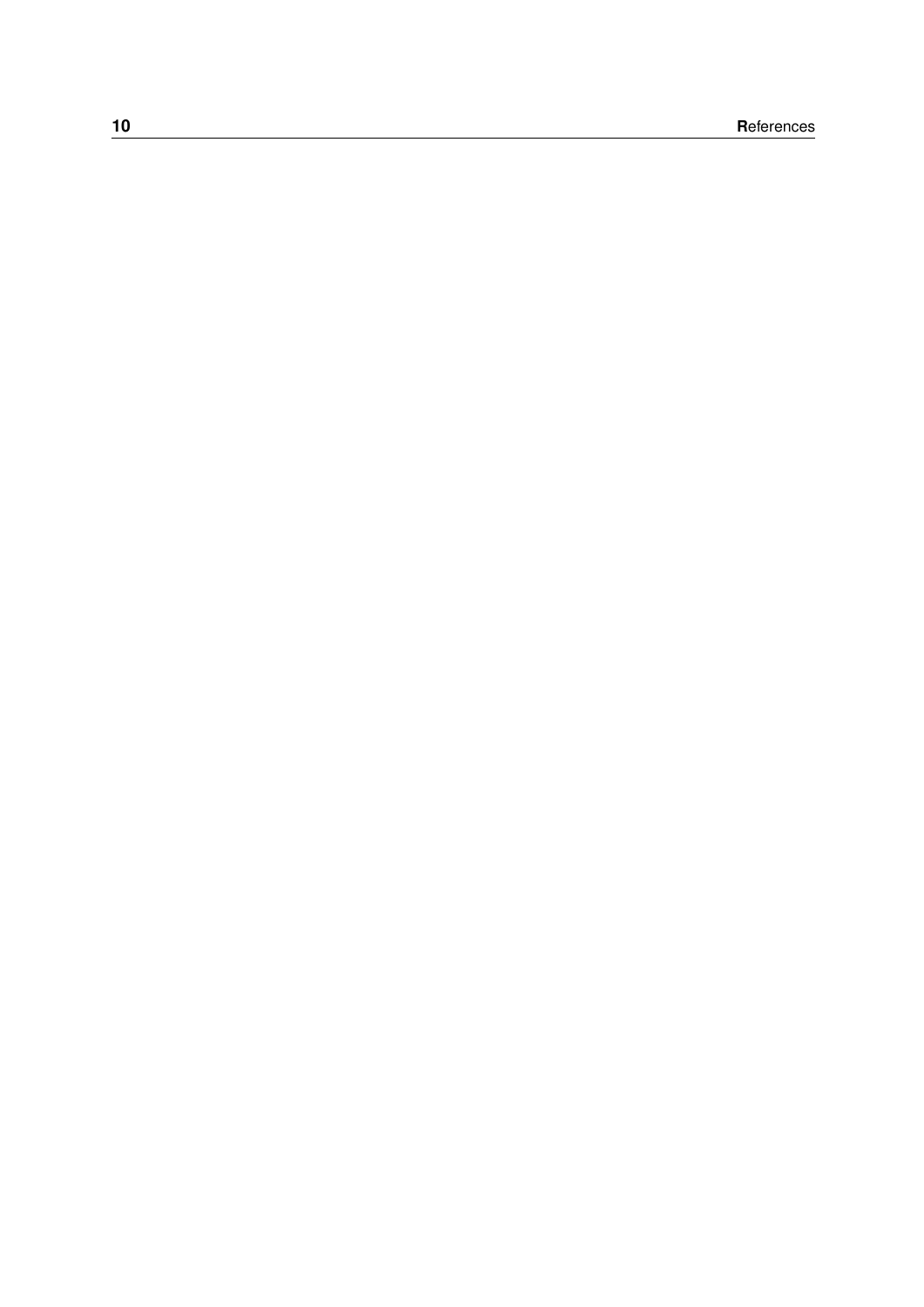## <span id="page-12-0"></span>**A The CMS Collaboration**

#### **Yerevan Physics Institute, Yerevan, Armenia**

S. Chatrchyan, V. Khachatryan, A.M. Sirunyan, A. Tumasyan

## Institut für Hochenergiephysik der OeAW, Wien, Austria

W. Adam, T. Bergauer, M. Dragicevic, J. Erö, C. Fabjan, M. Friedl, R. Frühwirth, V.M. Ghete, J. Hammer<sup>1</sup>, N. Hörmann, J. Hrubec, M. Jeitler, W. Kiesenhofer, M. Krammer, D. Liko, I. Mikulec, M. Pernicka<sup>†</sup>, B. Rahbaran, C. Rohringer, H. Rohringer, R. Schöfbeck, J. Strauss, A. Taurok, F. Teischinger, P. Wagner, W. Waltenberger, G. Walzel, E. Widl, C.-E. Wulz

**National Centre for Particle and High Energy Physics, Minsk, Belarus**

V. Mossolov, N. Shumeiko, J. Suarez Gonzalez

## **Universiteit Antwerpen, Antwerpen, Belgium**

S. Bansal, K. Cerny, T. Cornelis, E.A. De Wolf, X. Janssen, S. Luyckx, T. Maes, L. Mucibello, S. Ochesanu, B. Roland, R. Rougny, M. Selvaggi, H. Van Haevermaet, P. Van Mechelen, N. Van Remortel, A. Van Spilbeeck

## **Vrije Universiteit Brussel, Brussel, Belgium**

F. Blekman, S. Blyweert, J. D'Hondt, R. Gonzalez Suarez, A. Kalogeropoulos, M. Maes, A. Olbrechts, W. Van Doninck, P. Van Mulders, G.P. Van Onsem, I. Villella

## **Universit´e Libre de Bruxelles, Bruxelles, Belgium**

O. Charaf, B. Clerbaux, G. De Lentdecker, V. Dero, A.P.R. Gay, T. Hreus, A. Léonard, P.E. Marage, T. Reis, L. Thomas, C. Vander Velde, P. Vanlaer

## **Ghent University, Ghent, Belgium**

V. Adler, K. Beernaert, A. Cimmino, S. Costantini, G. Garcia, M. Grunewald, B. Klein, J. Lellouch, A. Marinov, J. Mccartin, A.A. Ocampo Rios, D. Ryckbosch, N. Strobbe, F. Thyssen, M. Tytgat, L. Vanelderen, P. Verwilligen, S. Walsh, E. Yazgan, N. Zaganidis

## **Universit´e Catholique de Louvain, Louvain-la-Neuve, Belgium**

S. Basegmez, G. Bruno, L. Ceard, C. Delaere, T. du Pree, D. Favart, L. Forthomme, A. Giammanco<sup>2</sup>, J. Hollar, V. Lemaitre, J. Liao, O. Militaru, C. Nuttens, D. Pagano, A. Pin, K. Piotrzkowski, N. Schul

**Universit´e de Mons, Mons, Belgium** N. Beliy, T. Caebergs, E. Daubie, G.H. Hammad

## **Centro Brasileiro de Pesquisas Fisicas, Rio de Janeiro, Brazil**

G.A. Alves, M. Correa Martins Junior, D. De Jesus Damiao, T. Martins, M.E. Pol, M.H.G. Souza

## **Universidade do Estado do Rio de Janeiro, Rio de Janeiro, Brazil**

W.L. Aldá Júnior, W. Carvalho, A. Custódio, E.M. Da Costa, C. De Oliveira Martins, S. Fonseca De Souza, D. Matos Figueiredo, L. Mundim, H. Nogima, V. Oguri, W.L. Prado Da Silva, A. Santoro, S.M. Silva Do Amaral, L. Soares Jorge, A. Sznajder

## **Instituto de Fisica Teorica, Universidade Estadual Paulista, Sao Paulo, Brazil**

T.S. Anjos<sup>3</sup>, C.A. Bernardes<sup>3</sup>, F.A. Dias<sup>4</sup>, T.R. Fernandez Perez Tomei, E. M. Gregores<sup>3</sup>, C. Lagana, F. Marinho, P.G. Mercadante<sup>3</sup>, S.F. Novaes, Sandra S. Padula

## **Institute for Nuclear Research and Nuclear Energy, Sofia, Bulgaria**

V. Genchev<sup>1</sup>, P. Iaydjiev<sup>1</sup>, S. Piperov, M. Rodozov, S. Stoykova, G. Sultanov, V. Tcholakov, R. Trayanov, M. Vutova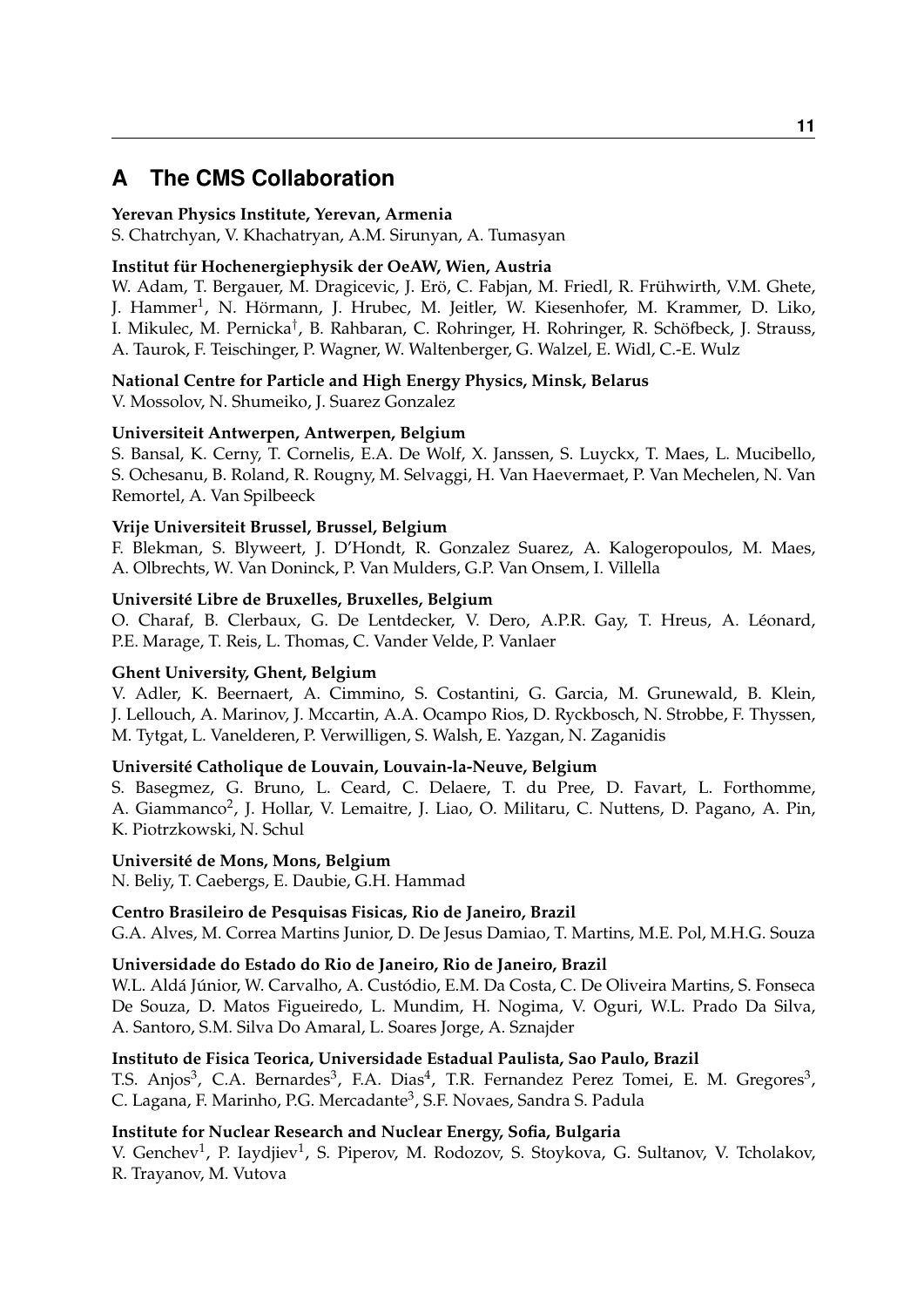#### **University of Sofia, Sofia, Bulgaria**

A. Dimitrov, R. Hadjiiska, V. Kozhuharov, L. Litov, B. Pavlov, P. Petkov

### **Institute of High Energy Physics, Beijing, China**

J.G. Bian, G.M. Chen, H.S. Chen, C.H. Jiang, D. Liang, S. Liang, X. Meng, J. Tao, J. Wang, J. Wang, X. Wang, Z. Wang, H. Xiao, M. Xu, J. Zang, Z. Zhang

### **State Key Lab. of Nucl. Phys. and Tech., Peking University, Beijing, China** C. Asawatangtrakuldee, Y. Ban, S. Guo, Y. Guo, W. Li, S. Liu, Y. Mao, S.J. Qian, H. Teng, S. Wang, B. Zhu, W. Zou

**Universidad de Los Andes, Bogota, Colombia** C. Avila, B. Gomez Moreno, A.F. Osorio Oliveros, J.C. Sanabria

**Technical University of Split, Split, Croatia** N. Godinovic, D. Lelas, R. Plestina<sup>5</sup>, D. Polic, I. Puljak<sup>1</sup>

**University of Split, Split, Croatia** Z. Antunovic, M. Dzelalija, M. Kovac

**Institute Rudjer Boskovic, Zagreb, Croatia** V. Brigljevic, S. Duric, K. Kadija, J. Luetic, S. Morovic

#### **University of Cyprus, Nicosia, Cyprus**

A. Attikis, M. Galanti, G. Mavromanolakis, J. Mousa, C. Nicolaou, F. Ptochos, P.A. Razis

**Charles University, Prague, Czech Republic** M. Finger, M. Finger Jr.

## **Academy of Scientific Research and Technology of the Arab Republic of Egypt, Egyptian Network of High Energy Physics, Cairo, Egypt** Y. Assran<sup>6</sup>, S. Elgammal<sup>7</sup>, A. Ellithi Kamel<sup>8</sup>, S. Khalil<sup>9</sup>, M.A. Mahmoud<sup>10</sup>, A. Radi<sup>9,11</sup>

**National Institute of Chemical Physics and Biophysics, Tallinn, Estonia** M. Kadastik, M. Müntel, M. Raidal, L. Rebane, A. Tiko

**Department of Physics, University of Helsinki, Helsinki, Finland** V. Azzolini, P. Eerola, G. Fedi, M. Voutilainen

#### **Helsinki Institute of Physics, Helsinki, Finland**

J. Härkönen, A. Heikkinen, V. Karimäki, R. Kinnunen, M.J. Kortelainen, T. Lampén, K. Lassila-Perini, S. Lehti, T. Lindén, P. Luukka, T. Mäenpää, T. Peltola, E. Tuominen, J. Tuominiemi, E. Tuovinen, D. Ungaro, L. Wendland

**Lappeenranta University of Technology, Lappeenranta, Finland** K. Banzuzi, A. Korpela, T. Tuuva

#### **DSM/IRFU, CEA/Saclay, Gif-sur-Yvette, France**

M. Besancon, S. Choudhury, M. Dejardin, D. Denegri, B. Fabbro, J.L. Faure, F. Ferri, S. Ganjour, A. Givernaud, P. Gras, G. Hamel de Monchenault, P. Jarry, E. Locci, J. Malcles, L. Millischer, A. Nayak, J. Rander, A. Rosowsky, I. Shreyber, M. Titov

#### **Laboratoire Leprince-Ringuet, Ecole Polytechnique, IN2P3-CNRS, Palaiseau, France**

S. Baffioni, F. Beaudette, L. Benhabib, L. Bianchini, M. Bluj<sup>12</sup>, C. Broutin, P. Busson, C. Charlot, N. Daci, T. Dahms, L. Dobrzynski, R. Granier de Cassagnac, M. Haguenauer, P. Miné, C. Mironov, C. Ochando, P. Paganini, D. Sabes, R. Salerno, Y. Sirois, C. Veelken, A. Zabi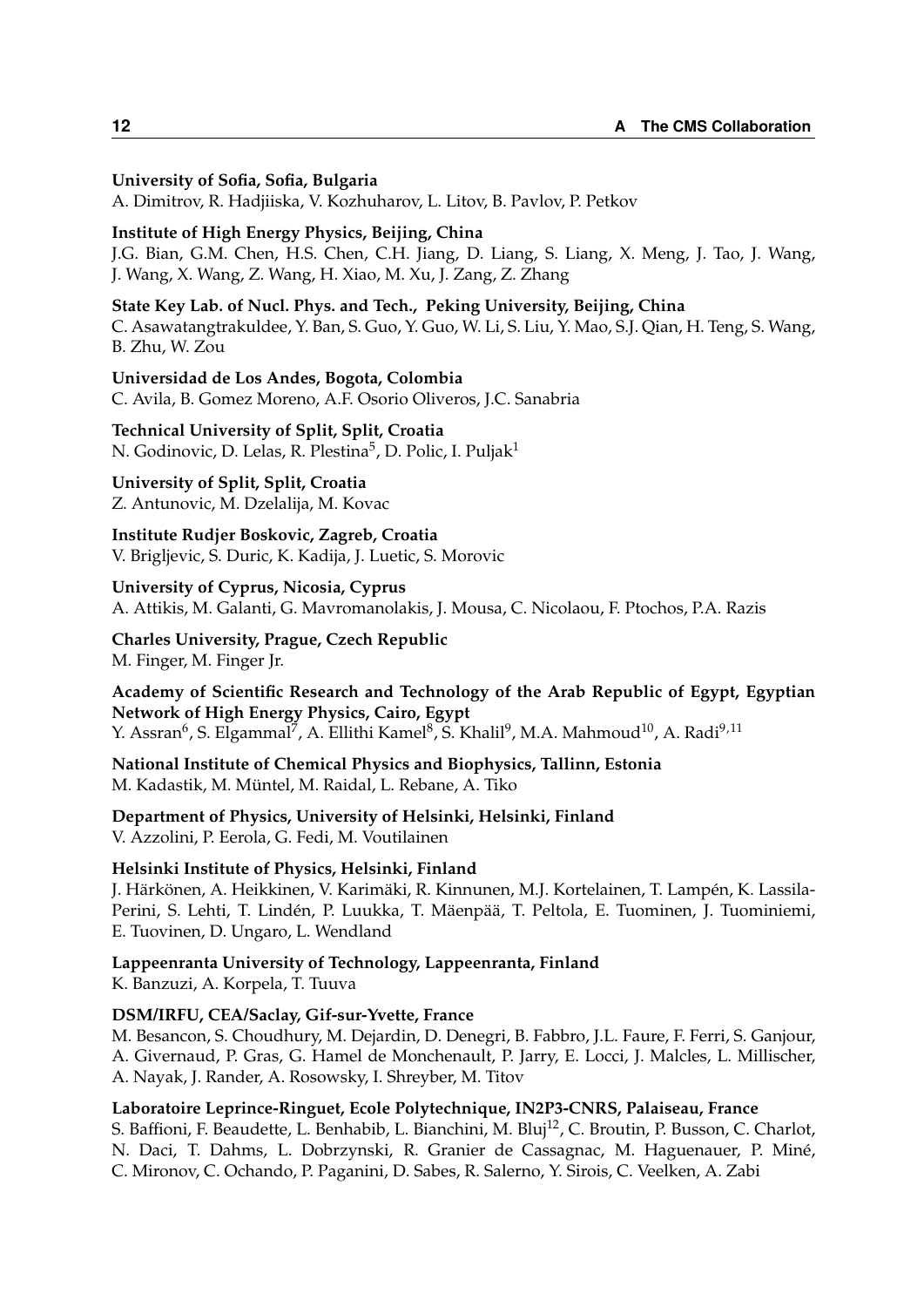Institut Pluridisciplinaire Hubert Curien, Université de Strasbourg, Université de Haute **Alsace Mulhouse, CNRS/IN2P3, Strasbourg, France**

J.-L. Agram<sup>13</sup>, J. Andrea, D. Bloch, D. Bodin, J.-M. Brom, M. Cardaci, E.C. Chabert, C. Collard, E. Conte<sup>13</sup>, F. Drouhin<sup>13</sup>, C. Ferro, J.-C. Fontaine<sup>13</sup>, D. Gelé, U. Goerlach, P. Juillot, M. Karim<sup>13</sup>, A.-C. Le Bihan, P. Van Hove

**Centre de Calcul de l'Institut National de Physique Nucleaire et de Physique des Particules (IN2P3), Villeurbanne, France**

F. Fassi, D. Mercier

## Université de Lyon, Université Claude Bernard Lyon 1, CNRS-IN2P3, Institut de Physique **Nucl´eaire de Lyon, Villeurbanne, France**

S. Beauceron, N. Beaupere, O. Bondu, G. Boudoul, H. Brun, J. Chasserat, R. Chierici<sup>1</sup>, D. Contardo, P. Depasse, H. El Mamouni, J. Fay, S. Gascon, M. Gouzevitch, B. Ille, T. Kurca, M. Lethuillier, L. Mirabito, S. Perries, V. Sordini, S. Tosi, Y. Tschudi, P. Verdier, S. Viret

## **Institute of High Energy Physics and Informatization, Tbilisi State University, Tbilisi, Georgia**

Z. Tsamalaidze<sup>14</sup>

## **RWTH Aachen University, I. Physikalisches Institut, Aachen, Germany**

G. Anagnostou, S. Beranek, M. Edelhoff, L. Feld, N. Heracleous, O. Hindrichs, R. Jussen, K. Klein, J. Merz, A. Ostapchuk, A. Perieanu, F. Raupach, J. Sammet, S. Schael, D. Sprenger, H. Weber, B. Wittmer, V. Zhukov<sup>15</sup>

#### **RWTH Aachen University, III. Physikalisches Institut A, Aachen, Germany**

M. Ata, J. Caudron, E. Dietz-Laursonn, D. Duchardt, M. Erdmann, A. Güth, T. Hebbeker, C. Heidemann, K. Hoepfner, T. Klimkovich, D. Klingebiel, P. Kreuzer, D. Lanske† , J. Lingemann, C. Magass, M. Merschmeyer, A. Meyer, M. Olschewski, P. Papacz, H. Pieta, H. Reithler, S.A. Schmitz, L. Sonnenschein, J. Steggemann, D. Teyssier, M. Weber

### **RWTH Aachen University, III. Physikalisches Institut B, Aachen, Germany**

M. Bontenackels, V. Cherepanov, M. Davids, G. Flugge, H. Geenen, M. Geisler, W. Haj Ahmad, ¨ F. Hoehle, B. Kargoll, T. Kress, Y. Kuessel, A. Linn, A. Nowack, L. Perchalla, O. Pooth, J. Rennefeld, P. Sauerland, A. Stahl

## **Deutsches Elektronen-Synchrotron, Hamburg, Germany**

M. Aldaya Martin, J. Behr, W. Behrenhoff, U. Behrens, M. Bergholz<sup>16</sup>, A. Bethani, K. Borras, A. Burgmeier, A. Cakir, L. Calligaris, A. Campbell, E. Castro, F. Costanza, D. Dammann, G. Eckerlin, D. Eckstein, D. Fischer, G. Flucke, A. Geiser, I. Glushkov, S. Habib, J. Hauk, H. Jung<sup>1</sup>, M. Kasemann, P. Katsas, C. Kleinwort, H. Kluge, A. Knutsson, M. Krämer, D. Krücker, E. Kuznetsova, W. Lange, W. Lohmann<sup>16</sup>, B. Lutz, R. Mankel, I. Marfin, M. Marienfeld, I.-A. Melzer-Pellmann, A.B. Meyer, J. Mnich, A. Mussgiller, S. Naumann-Emme, J. Olzem, H. Perrey, A. Petrukhin, D. Pitzl, A. Raspereza, P.M. Ribeiro Cipriano, C. Riedl, M. Rosin, J. Salfeld-Nebgen, R. Schmidt<sup>16</sup>, T. Schoerner-Sadenius, N. Sen, A. Spiridonov, M. Stein, R. Walsh, C. Wissing

#### **University of Hamburg, Hamburg, Germany**

C. Autermann, V. Blobel, S. Bobrovskyi, J. Draeger, H. Enderle, J. Erfle, U. Gebbert, M. Görner,

T. Hermanns, R.S. Höing, K. Kaschube, G. Kaussen, H. Kirschenmann, R. Klanner, J. Lange,

B. Mura, F. Nowak, N. Pietsch, D. Rathjens, C. Sander, H. Schettler, P. Schleper, E. Schlieckau,

A. Schmidt, M. Schröder, T. Schum, M. Seidel, H. Stadie, G. Steinbrück, J. Thomsen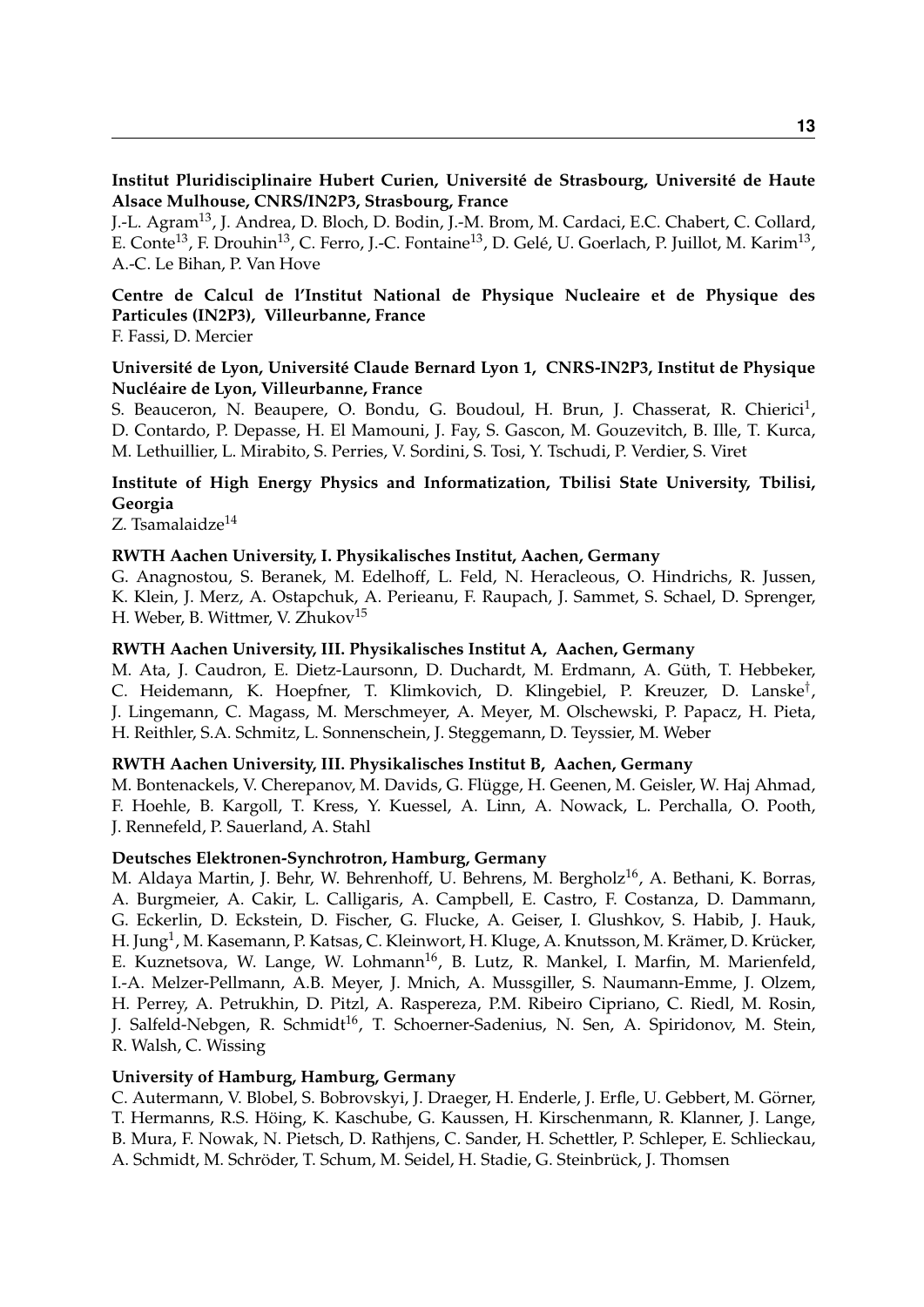## Institut für Experimentelle Kernphysik, Karlsruhe, Germany

C. Barth, J. Berger, T. Chwalek, W. De Boer, A. Dierlamm, M. Feindt, M. Guthoff<sup>1</sup>, C. Hackstein, F. Hartmann, M. Heinrich, H. Held, K.H. Hoffmann, S. Honc, U. Husemann, I. Katkov<sup>15</sup>, J.R. Komaragiri, D. Martschei, S. Mueller, Th. Müller, M. Niegel, A. Nürnberg, O. Oberst, A. Oehler, J. Ott, T. Peiffer, G. Quast, K. Rabbertz, F. Ratnikov, N. Ratnikova, S. Röcker, C. Saout, A. Scheurer, F.-P. Schilling, M. Schmanau, G. Schott, H.J. Simonis, F.M. Stober, D. Troendle, R. Ulrich, J. Wagner-Kuhr, T. Weiler, M. Zeise, E.B. Ziebarth

## **Institute of Nuclear Physics "Demokritos", Aghia Paraskevi, Greece**

G. Daskalakis, T. Geralis, S. Kesisoglou, A. Kyriakis, D. Loukas, I. Manolakos, A. Markou, C. Markou, C. Mavrommatis, E. Ntomari

#### **University of Athens, Athens, Greece**

L. Gouskos, T.J. Mertzimekis, A. Panagiotou, N. Saoulidou

#### **University of Ioánnina, Ioánnina, Greece**

I. Evangelou, C. Foudas<sup>1</sup>, P. Kokkas, N. Manthos, I. Papadopoulos, V. Patras

### **KFKI Research Institute for Particle and Nuclear Physics, Budapest, Hungary**

G. Bencze, C. Hajdu<sup>1</sup>, P. Hidas, D. Horvath<sup>17</sup>, K. Krajczar<sup>18</sup>, B. Radics, F. Sikler<sup>1</sup>, V. Veszpremi, G. Vesztergombi $^{18}$ 

## **Institute of Nuclear Research ATOMKI, Debrecen, Hungary**

N. Beni, S. Czellar, J. Molnar, J. Palinkas, Z. Szillasi

#### **University of Debrecen, Debrecen, Hungary**

J. Karancsi, P. Raics, Z.L. Trocsanyi, B. Ujvari

#### **Panjab University, Chandigarh, India**

S.B. Beri, V. Bhatnagar, N. Dhingra, R. Gupta, M. Jindal, M. Kaur, J.M. Kohli, M.Z. Mehta, N. Nishu, L.K. Saini, A. Sharma, J. Singh, S.P. Singh

## **University of Delhi, Delhi, India**

S. Ahuja, B.C. Choudhary, A. Kumar, A. Kumar, S. Malhotra, M. Naimuddin, K. Ranjan, V. Sharma, R.K. Shivpuri

**Saha Institute of Nuclear Physics, Kolkata, India** S. Banerjee, S. Bhattacharya, S. Dutta, B. Gomber, Sa. Jain, Sh. Jain, R. Khurana, S. Sarkar

#### **Bhabha Atomic Research Centre, Mumbai, India**

A. Abdulsalam, R.K. Choudhury, D. Dutta, S. Kailas, V. Kumar, A.K. Mohanty<sup>1</sup>, L.M. Pant, P. Shukla

### **Tata Institute of Fundamental Research - EHEP, Mumbai, India**

T. Aziz, S. Ganguly, M. Guchait<sup>19</sup>, A. Gurtu<sup>20</sup>, M. Maity<sup>21</sup>, G. Majumder, K. Mazumdar, G.B. Mohanty, B. Parida, K. Sudhakar, N. Wickramage

## **Tata Institute of Fundamental Research - HECR, Mumbai, India**

S. Banerjee, S. Dugad

## **Institute for Research in Fundamental Sciences (IPM), Tehran, Iran**

H. Arfaei, H. Bakhshiansohi<sup>22</sup>, S.M. Etesami<sup>23</sup>, A. Fahim<sup>22</sup>, M. Hashemi, H. Hesari, A. Jafari<sup>22</sup>, M. Khakzad, A. Mohammadi<sup>24</sup>, M. Mohammadi Najafabadi, S. Paktinat Mehdiabadi, B. Safarzadeh<sup>25</sup>, M. Zeinali<sup>23</sup>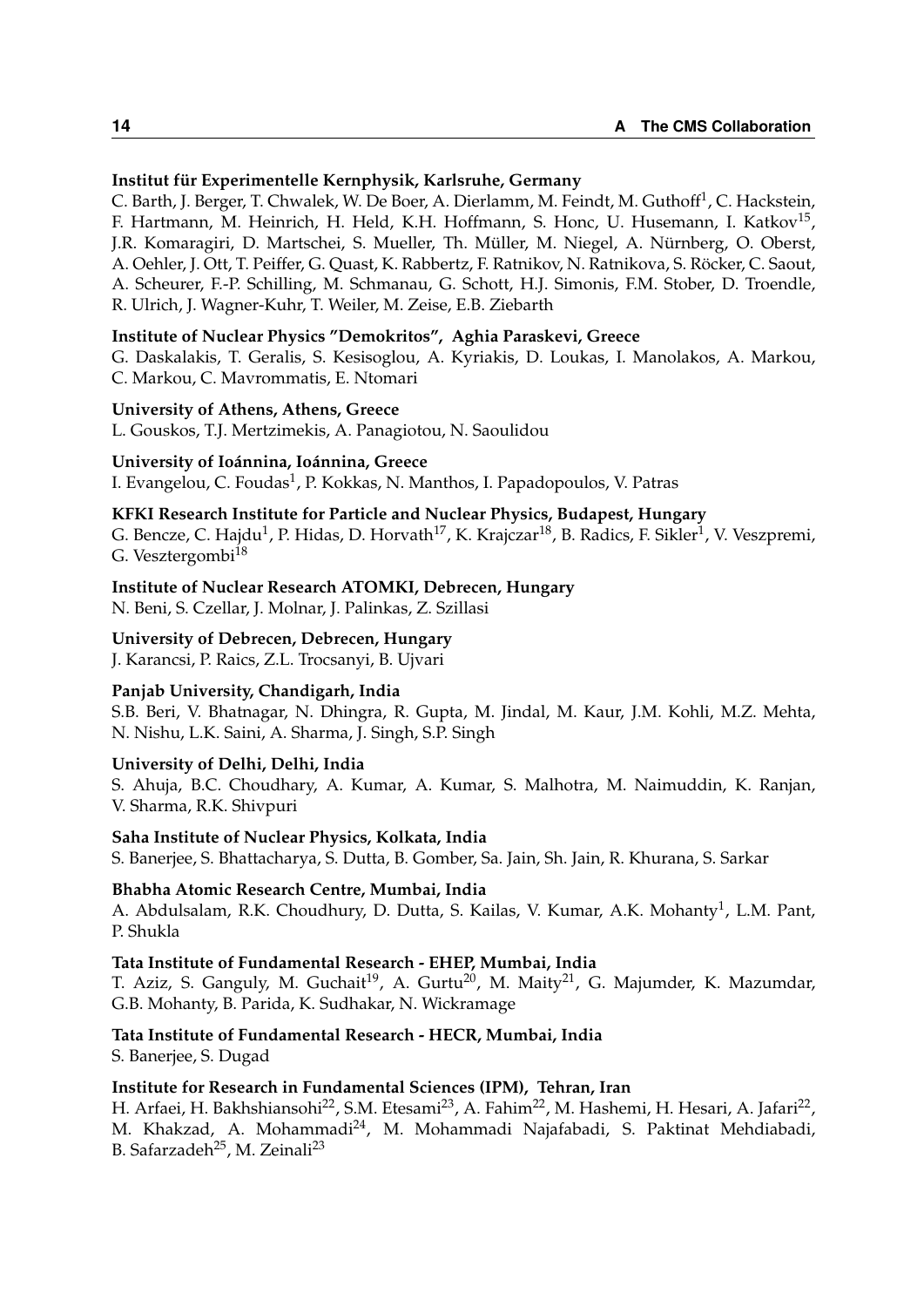## **INFN Sezione di Bari** *<sup>a</sup>* **, Universit`a di Bari** *<sup>b</sup>* **, Politecnico di Bari** *<sup>c</sup>* **, Bari, Italy**

M. Abbrescia*a*,*<sup>b</sup>* , L. Barbone*a*,*<sup>b</sup>* , C. Calabria*a*,*b*,1, S.S. Chhibra*a*,*<sup>b</sup>* , A. Colaleo*<sup>a</sup>* , D. Creanza*a*,*<sup>c</sup>* , N. De Filippis*a*,*c*,1, M. De Palma*a*,*<sup>b</sup>* , L. Fiore*<sup>a</sup>* , G. Iaselli*a*,*<sup>c</sup>* , L. Lusito*a*,*<sup>b</sup>* , G. Maggi*a*,*<sup>c</sup>* , M. Maggi<sup>a</sup>, B. Marangelli<sup>a,b</sup>, S. My<sup>a,c</sup>, S. Nuzzo<sup>a,b</sup>, N. Pacifico<sup>a,b</sup>, A. Pompili<sup>a,b</sup>, G. Pugliese<sup>a,c</sup>, G. Selvaggi*a*,*<sup>b</sup>* , L. Silvestris*<sup>a</sup>* , G. Singh*a*,*<sup>b</sup>* , G. Zito*<sup>a</sup>*

## **INFN Sezione di Bologna** *<sup>a</sup>* **, Universit`a di Bologna** *<sup>b</sup>* **, Bologna, Italy**

G. Abbiendi<sup>a</sup>, A.C. Benvenuti<sup>a</sup>, D. Bonacorsi<sup>a,*b*</sup>, S. Braibant-Giacomelli<sup>a,*b*</sup>, L. Brigliadori<sup>a,*b*</sup>, P. Capiluppi<sup>a,b</sup>, A. Castro<sup>a,b</sup>, F.R. Cavallo<sup>a</sup>, M. Cuffiani<sup>a,b</sup>, G.M. Dallavalle<sup>a</sup>, F. Fabbri<sup>a</sup>, A. Fanfani*a*,*<sup>b</sup>* , D. Fasanella*a*,*b*,1, P. Giacomelli*<sup>a</sup>* , C. Grandi*<sup>a</sup>* , L. Guiducci, S. Marcellini*<sup>a</sup>* , G. Masetti<sup>a</sup>, M. Meneghelli<sup>a,b,1</sup>, A. Montanari<sup>a</sup>, F.L. Navarria<sup>a,b</sup>, F. Odorici<sup>a</sup>, A. Perrotta<sup>a</sup>, F. Primavera*a*,*<sup>b</sup>* , A.M. Rossi*a*,*<sup>b</sup>* , T. Rovelli*a*,*<sup>b</sup>* , G. Siroli*a*,*<sup>b</sup>* , R. Travaglini*a*,*<sup>b</sup>*

**INFN Sezione di Catania** *<sup>a</sup>* **, Universit`a di Catania** *<sup>b</sup>* **, Catania, Italy** S. Albergo*a*,*<sup>b</sup>* , G. Cappello*a*,*<sup>b</sup>* , M. Chiorboli*a*,*<sup>b</sup>* , S. Costa*a*,*<sup>b</sup>* , R. Potenza*a*,*<sup>b</sup>* , A. Tricomi*a*,*<sup>b</sup>* , C. Tuve*a*,*<sup>b</sup>*

## **INFN Sezione di Firenze** *<sup>a</sup>* **, Universit`a di Firenze** *<sup>b</sup>* **, Firenze, Italy**

G. Barbagli*<sup>a</sup>* , V. Ciulli*a*,*<sup>b</sup>* , C. Civinini*<sup>a</sup>* , R. D'Alessandro*a*,*<sup>b</sup>* , E. Focardi*a*,*<sup>b</sup>* , S. Frosali*a*,*<sup>b</sup>* , E. Gallo*<sup>a</sup>* , S. Gonzi*a*,*<sup>b</sup>* , M. Meschini*<sup>a</sup>* , S. Paoletti*<sup>a</sup>* , G. Sguazzoni*<sup>a</sup>* , A. Tropiano*a*,1

**INFN Laboratori Nazionali di Frascati, Frascati, Italy**

L. Benussi, S. Bianco, S. Colafranceschi26, F. Fabbri, D. Piccolo

## **INFN Sezione di Genova, Genova, Italy**

P. Fabbricatore, R. Musenich

## **INFN Sezione di Milano-Bicocca** *<sup>a</sup>* **, Universit`a di Milano-Bicocca** *<sup>b</sup>* **, Milano, Italy**

A. Benaglia<sup>a,b,1</sup>, F. De Guio<sup>a,b</sup>, L. Di Matteo<sup>a,b,1</sup>, S. Fiorendi<sup>a,b</sup>, S. Gennai<sup>a,1</sup>, A. Ghezzi<sup>a,b</sup>, S. Malvezzi<sup>a</sup>, R.A. Manzoni<sup>a,b</sup>, A. Martelli<sup>a,b</sup>, A. Massironi<sup>a,b,1</sup>, D. Menasce<sup>a</sup>, L. Moroni<sup>a</sup>, M. Paganoni<sup>a,b</sup>, D. Pedrini<sup>a</sup>, S. Ragazzi<sup>a,b</sup>, N. Redaelli<sup>a</sup>, S. Sala<sup>a</sup>, T. Tabarelli de Fatis<sup>a,b</sup>

## **INFN Sezione di Napoli** *<sup>a</sup>* **, Universit`a di Napoli "Federico II"** *<sup>b</sup>* **, Napoli, Italy**

S. Buontempo<sup>a</sup>, C.A. Carrillo Montoya<sup>a,1</sup>, N. Cavallo<sup>a,27</sup>, A. De Cosa<sup>a,b</sup>, O. Dogangun<sup>a,b</sup>, F. Fabozzi*a*,27, A.O.M. Iorio*a*,1, L. Lista*<sup>a</sup>* , S. Meola*a*,28, M. Merola*a*,*<sup>b</sup>* , P. Paolucci*<sup>a</sup>*

## INFN Sezione di Padova <sup>a</sup>, Università di Padova <sup>b</sup>, Università di Trento (Trento) <sup>c</sup>, Padova, **Italy**

P. Azzi<sup>a</sup>, N. Bacchetta<sup>a,1</sup>, D. Bisello<sup>a,b</sup>, A. Branca<sup>a,1</sup>, R. Carlin<sup>a,b</sup>, P. Checchia<sup>a</sup>, T. Dorigo<sup>a</sup>, U. Dosselli<sup>a</sup>, F. Gasparini<sup>a,b</sup>, A. Gozzelino<sup>a</sup>, K. Kanishchev<sup>a,c</sup>, S. Lacaprara<sup>a</sup>, I. Lazzizzera<sup>a,c</sup>, M. Margoni<sup>a,b</sup>, A.T. Meneguzzo<sup>a,b</sup>, M. Nespolo<sup>a,1</sup>, L. Perrozzi<sup>a</sup>, N. Pozzobon<sup>a,b</sup>, P. Ronchese<sup>a,b</sup>, F. Simonetto*a*,*<sup>b</sup>* , E. Torassa*<sup>a</sup>* , M. Tosi*a*,*b*,1, S. Vanini*a*,*<sup>b</sup>* , P. Zotto*a*,*<sup>b</sup>* , G. Zumerle*a*,*<sup>b</sup>*

## **INFN Sezione di Pavia** *<sup>a</sup>* **, Universit`a di Pavia** *<sup>b</sup>* **, Pavia, Italy**

M. Gabusi*a*,*<sup>b</sup>* , S.P. Ratti*a*,*<sup>b</sup>* , C. Riccardi*a*,*<sup>b</sup>* , P. Torre*a*,*<sup>b</sup>* , P. Vitulo*a*,*<sup>b</sup>*

## **INFN Sezione di Perugia** *<sup>a</sup>* **, Universit`a di Perugia** *<sup>b</sup>* **, Perugia, Italy**

G.M. Bilei<sup>a</sup>, L. Fanò<sup>a,b</sup>, P. Lariccia<sup>a,b</sup>, A. Lucaroni<sup>a,b,1</sup>, G. Mantovani<sup>a,b</sup>, M. Menichelli<sup>a</sup>, A. Nappi*a*,*<sup>b</sup>* , F. Romeo*a*,*<sup>b</sup>* , A. Saha, A. Santocchia*a*,*<sup>b</sup>* , S. Taroni*a*,*b*,1

**INFN Sezione di Pisa** *<sup>a</sup>* **, Universit`a di Pisa** *<sup>b</sup>* **, Scuola Normale Superiore di Pisa** *<sup>c</sup>* **, Pisa, Italy** P. Azzurri<sup>a,c</sup>, G. Bagliesi<sup>a</sup>, T. Boccali<sup>a</sup>, G. Broccolo<sup>a,c</sup>, R. Castaldi<sup>a</sup>, R.T. D'Agnolo<sup>a,c</sup>, R. Dell'Orso<sup>a</sup>, F. Fiori<sup>a,b,1</sup>, L. Foà<sup>a,c</sup>, A. Giassi<sup>a</sup>, A. Kraan<sup>a</sup>, F. Ligabue<sup>a,c</sup>, T. Lomtadze<sup>a</sup>, L. Martini<sup>a,29</sup>, A. Messineo<sup>a,b</sup>, F. Palla<sup>a</sup>, F. Palmonari<sup>a</sup>, A. Rizzi<sup>a,b</sup>, A.T. Serban<sup>a,30</sup>, P. Spagnolo<sup>a</sup>, P. Squillacioti<sup>1</sup>, R. Tenchini<sup>a</sup>, G. Tonelli<sup>a,b,1</sup>, A. Venturi<sup>a,1</sup>, P.G. Verdini<sup>a</sup>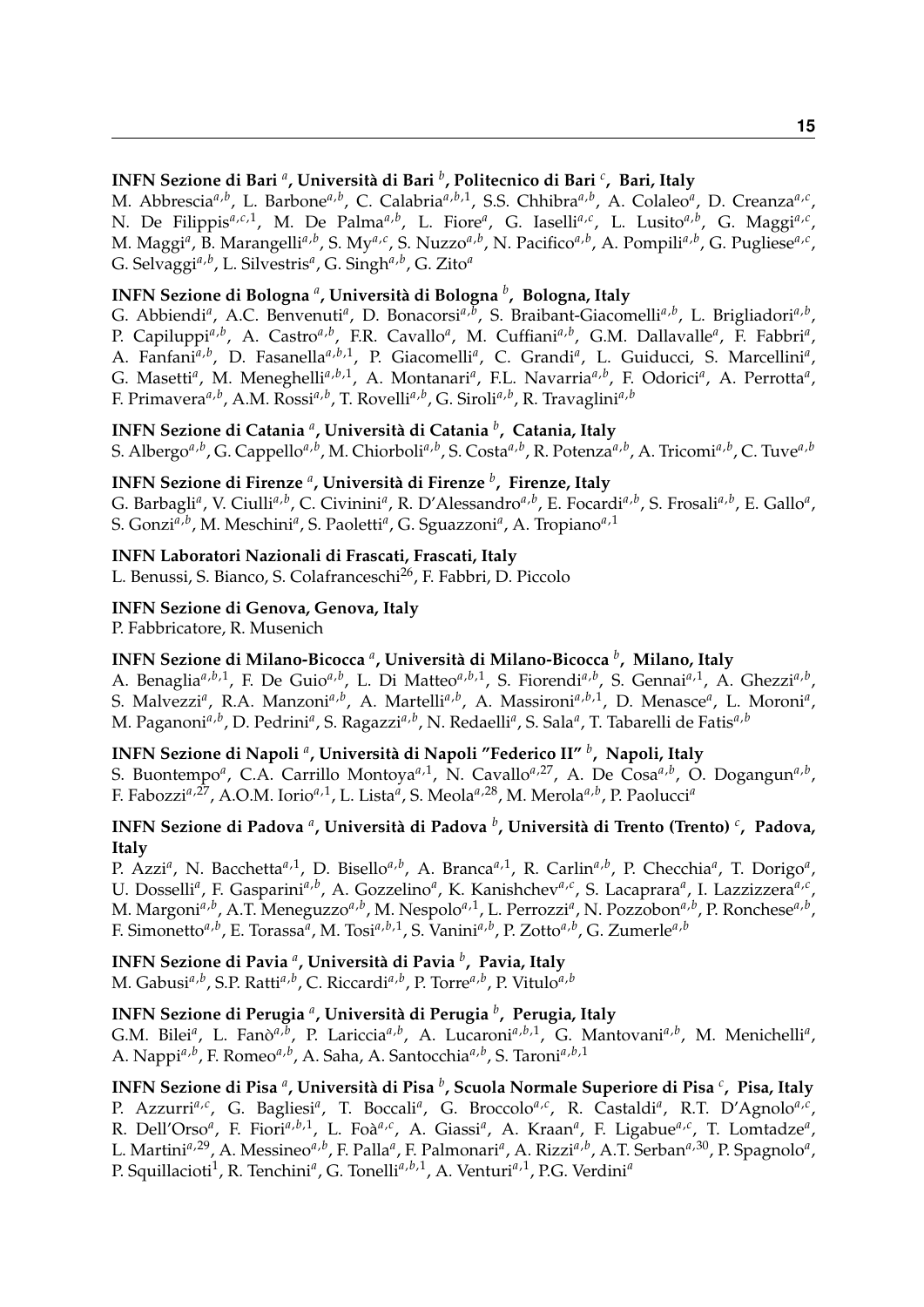## **INFN Sezione di Roma** *<sup>a</sup>* **, Universit`a di Roma "La Sapienza"** *<sup>b</sup>* **, Roma, Italy**

L. Barone<sup>a,b</sup>, F. Cavallari<sup>a</sup>, D. Del Re<sup>a,b,1</sup>, M. Diemoz<sup>a</sup>, C. Fanelli<sup>a,b</sup>, M. Grassi<sup>a,1</sup>, E. Longo<sup>a,b</sup>, P. Meridiani*a*,1, F. Micheli*a*,*<sup>b</sup>* , S. Nourbakhsh*<sup>a</sup>* , G. Organtini*a*,*<sup>b</sup>* , F. Pandolfi*a*,*<sup>b</sup>* , R. Paramatti*<sup>a</sup>* , S. Rahatlou*a*,*<sup>b</sup>* , M. Sigamani*<sup>a</sup>* , L. Soffi*a*,*<sup>b</sup>*

## INFN Sezione di Torino <sup>a</sup>, Università di Torino <sup>b</sup>, Università del Piemonte Orientale (No**vara)** *<sup>c</sup>* **, Torino, Italy**

N. Amapane<sup>a,*b*</sup>, R. Arcidiacono<sup>a,*c*</sup>, S. Argiro<sup>a,*b*</sup>, M. Arneodo<sup>a,*c*</sup>, C. Biino<sup>a</sup>, C. Botta<sup>a,*b*</sup>, N. Cartiglia*<sup>a</sup>* , R. Castello*a*,*<sup>b</sup>* , M. Costa*a*,*<sup>b</sup>* , N. Demaria*<sup>a</sup>* , A. Graziano*a*,*<sup>b</sup>* , C. Mariotti*a*,1, S. Maselli*<sup>a</sup>* , E. Migliore<sup>a,*b*</sup>, V. Monaco<sup>a,*b*</sup>, M. Musich<sup>a,1</sup>, M.M. Obertino<sup>a,c</sup>, N. Pastrone<sup>a</sup>, M. Pelliccioni<sup>a</sup>, A. Potenza<sup>*a*,*b*</sup>, A. Romero<sup>*a*,*b*</sup>, M. Ruspa<sup>*a*,*c*</sup>, R. Sacchi<sup>*a*,*b*</sup>, A. Solano<sup>*a*,*b*</sup>, A. Staiano<sup>*a*</sup>, A. Vilela Pereira*<sup>a</sup>* , L. Visca*a*,*<sup>b</sup>*

## **INFN Sezione di Trieste** *<sup>a</sup>* **, Universit`a di Trieste** *<sup>b</sup>* **, Trieste, Italy**

S. Belforte<sup>a</sup>, F. Cossutti<sup>a</sup>, G. Della Ricca<sup>a,*b*</sup>, B. Gobbo<sup>a</sup>, M. Marone<sup>a,*b*,1</sup>, D. Montanino<sup>a,*b*,1</sup>, A. Penzo*<sup>a</sup>* , A. Schizzi*a*,*<sup>b</sup>*

**Kangwon National University, Chunchon, Korea** S.G. Heo, T.Y. Kim, S.K. Nam

**Kyungpook National University, Daegu, Korea** S. Chang, J. Chung, D.H. Kim, G.N. Kim, D.J. Kong, H. Park, S.R. Ro, D.C. Son, T. Son

**Chonnam National University, Institute for Universe and Elementary Particles, Kwangju, Korea**

J.Y. Kim, Zero J. Kim, S. Song

**Konkuk University, Seoul, Korea** H.Y. Jo

**Korea University, Seoul, Korea** S. Choi, D. Gyun, B. Hong, M. Jo, H. Kim, T.J. Kim, K.S. Lee, D.H. Moon, S.K. Park, E. Seo

**University of Seoul, Seoul, Korea** M. Choi, S. Kang, H. Kim, J.H. Kim, C. Park, I.C. Park, S. Park, G. Ryu

**Sungkyunkwan University, Suwon, Korea** Y. Cho, Y. Choi, Y.K. Choi, J. Goh, M.S. Kim, E. Kwon, B. Lee, J. Lee, S. Lee, H. Seo, I. Yu

**Vilnius University, Vilnius, Lithuania** M.J. Bilinskas, I. Grigelionis, M. Janulis, A. Juodagalvis

**Centro de Investigacion y de Estudios Avanzados del IPN, Mexico City, Mexico** H. Castilla-Valdez, E. De La Cruz-Burelo, I. Heredia-de La Cruz, R. Lopez-Fernandez, R. Magaña Villalba, J. Martínez-Ortega, A. Sánchez-Hernández, L.M. Villasenor-Cendejas

**Universidad Iberoamericana, Mexico City, Mexico** S. Carrillo Moreno, F. Vazquez Valencia

**Benemerita Universidad Autonoma de Puebla, Puebla, Mexico** H.A. Salazar Ibarguen

**Universidad Autónoma de San Luis Potosí, San Luis Potosí, Mexico** E. Casimiro Linares, A. Morelos Pineda, M.A. Reyes-Santos

**University of Auckland, Auckland, New Zealand** D. Krofcheck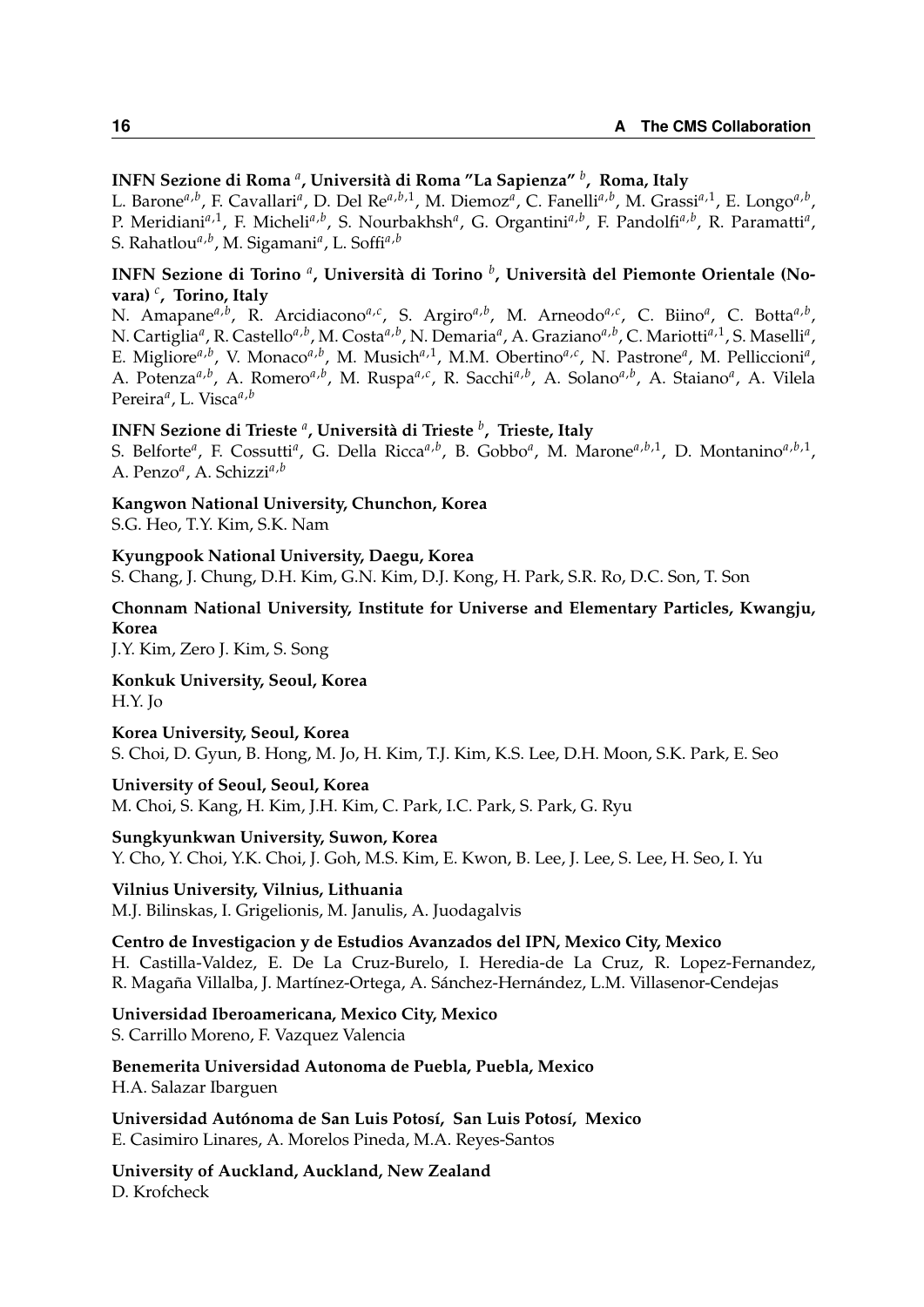## **University of Canterbury, Christchurch, New Zealand**

A.J. Bell, P.H. Butler, R. Doesburg, S. Reucroft, H. Silverwood

### **National Centre for Physics, Quaid-I-Azam University, Islamabad, Pakistan**

M. Ahmad, M.I. Asghar, H.R. Hoorani, S. Khalid, W.A. Khan, T. Khurshid, S. Qazi, M.A. Shah, M. Shoaib

## **Institute of Experimental Physics, Faculty of Physics, University of Warsaw, Warsaw, Poland**

G. Brona, K. Bunkowski, M. Cwiok, W. Dominik, K. Doroba, A. Kalinowski, M. Konecki, J. Krolikowski

## **Soltan Institute for Nuclear Studies, Warsaw, Poland**

H. Bialkowska, B. Boimska, T. Frueboes, R. Gokieli, M. Górski, M. Kazana, K. Nawrocki, K. Romanowska-Rybinska, M. Szleper, G. Wrochna, P. Zalewski

#### Laboratório de Instrumentação e Física Experimental de Partículas, Lisboa, Portugal

N. Almeida, P. Bargassa, A. David, P. Faccioli, P.G. Ferreira Parracho, M. Gallinaro, P. Musella, J. Seixas, J. Varela, P. Vischia

#### **Joint Institute for Nuclear Research, Dubna, Russia**

I. Belotelov, P. Bunin, I. Golutvin, I. Gorbunov, V. Karjavin, V. Konoplyanikov, G. Kozlov, A. Lanev, A. Malakhov, P. Moisenz, V. Palichik, V. Perelygin, M. Savina, S. Shmatov, V. Smirnov, A. Volodko, A. Zarubin

## **Petersburg Nuclear Physics Institute, Gatchina (St Petersburg), Russia**

S. Evstyukhin, V. Golovtsov, Y. Ivanov, V. Kim, P. Levchenko, V. Murzin, V. Oreshkin, I. Smirnov, V. Sulimov, L. Uvarov, S. Vavilov, A. Vorobyev, An. Vorobyev

#### **Institute for Nuclear Research, Moscow, Russia**

Yu. Andreev, A. Dermenev, S. Gninenko, N. Golubev, M. Kirsanov, N. Krasnikov, V. Matveev, A. Pashenkov, D. Tlisov, A. Toropin

## **Institute for Theoretical and Experimental Physics, Moscow, Russia**

V. Epshteyn, M. Erofeeva, V. Gavrilov, M. Kossov<sup>1</sup>, N. Lychkovskaya, V. Popov, G. Safronov, S. Semenov, V. Stolin, E. Vlasov, A. Zhokin

#### **Moscow State University, Moscow, Russia**

A. Belyaev, E. Boos, V. Bunichev, M. Dubinin<sup>4</sup>, L. Dudko, A. Gribushin, V. Klyukhin, O. Kodolova, I. Lokhtin, A. Markina, S. Obraztsov, M. Perfilov, S. Petrushanko, L. Sarycheva† , V. Savrin, A. Snigirev

## **P.N. Lebedev Physical Institute, Moscow, Russia**

V. Andreev, M. Azarkin, I. Dremin, M. Kirakosyan, A. Leonidov, G. Mesyats, S.V. Rusakov, A. Vinogradov

## **State Research Center of Russian Federation, Institute for High Energy Physics, Protvino, Russia**

I. Azhgirey, I. Bayshev, S. Bitioukov, V. Grishin<sup>1</sup>, V. Kachanov, D. Konstantinov, A. Korablev, V. Krychkine, V. Petrov, R. Ryutin, A. Sobol, L. Tourtchanovitch, S. Troshin, N. Tyurin, A. Uzunian, A. Volkov

## **University of Belgrade, Faculty of Physics and Vinca Institute of Nuclear Sciences, Belgrade, Serbia**

P. Adzic<sup>31</sup>, M. Djordjevic, M. Ekmedzic, D. Krpic<sup>31</sup>, J. Milosevic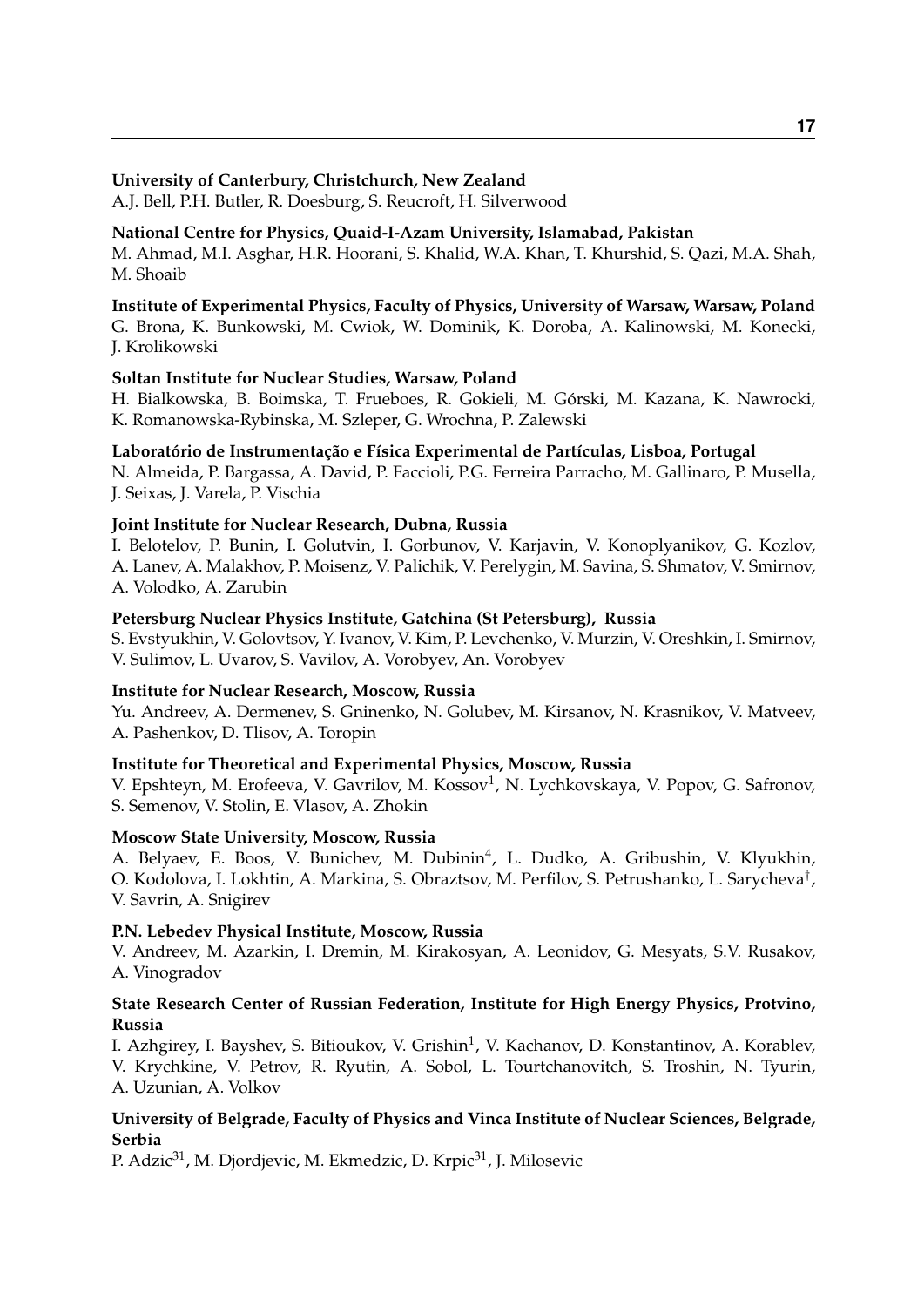## Centro de Investigaciones Energéticas Medioambientales y Tecnológicas (CIEMAT), **Madrid, Spain**

M. Aguilar-Benitez, J. Alcaraz Maestre, P. Arce, C. Battilana, E. Calvo, M. Cerrada, M. Chamizo Llatas, N. Colino, B. De La Cruz, A. Delgado Peris, C. Diez Pardos, D. Domínguez Vázquez, C. Fernandez Bedoya, J.P. Fernández Ramos, A. Ferrando, J. Flix, M.C. Fouz, P. Garcia-Abia, O. Gonzalez Lopez, S. Goy Lopez, J.M. Hernandez, M.I. Josa, G. Merino, J. Puerta Pelayo, I. Redondo, L. Romero, J. Santaolalla, M.S. Soares, C. Willmott

#### **Universidad Autónoma de Madrid, Madrid, Spain**

C. Albajar, G. Codispoti, J.F. de Trocóniz

#### **Universidad de Oviedo, Oviedo, Spain**

J. Cuevas, J. Fernandez Menendez, S. Folgueras, I. Gonzalez Caballero, L. Lloret Iglesias, J. Piedra Gomez<sup>32</sup>, J.M. Vizan Garcia

## Instituto de Física de Cantabria (IFCA), CSIC-Universidad de Cantabria, Santander, Spain

J.A. Brochero Cifuentes, I.J. Cabrillo, A. Calderon, S.H. Chuang, J. Duarte Campderros, M. Felcini<sup>33</sup>, M. Fernandez, G. Gomez, J. Gonzalez Sanchez, C. Jorda, P. Lobelle Pardo, A. Lopez Virto, J. Marco, R. Marco, C. Martinez Rivero, F. Matorras, F.J. Munoz Sanchez, T. Rodrigo, A.Y. Rodríguez-Marrero, A. Ruiz-Jimeno, L. Scodellaro, M. Sobron Sanudo, I. Vila, R. Vilar Cortabitarte

#### **CERN, European Organization for Nuclear Research, Geneva, Switzerland**

D. Abbaneo, E. Auffray, G. Auzinger, P. Baillon, A.H. Ball, D. Barney, C. Bernet<sup>5</sup>, G. Bianchi, P. Bloch, A. Bocci, A. Bonato, H. Breuker, T. Camporesi, G. Cerminara, T. Christiansen, J.A. Coarasa Perez, D. D'Enterria, A. De Roeck, S. Di Guida, M. Dobson, N. Dupont-Sagorin, A. Elliott-Peisert, B. Frisch, W. Funk, G. Georgiou, M. Giffels, D. Gigi, K. Gill, D. Giordano, M. Giunta, F. Glege, R. Gomez-Reino Garrido, P. Govoni, S. Gowdy, R. Guida, M. Hansen, P. Harris, C. Hartl, J. Harvey, B. Hegner, A. Hinzmann, V. Innocente, P. Janot, K. Kaadze, E. Karavakis, K. Kousouris, P. Lecoq, P. Lenzi, C. Lourenço, T. Mäki, M. Malberti, L. Malgeri, M. Mannelli, L. Masetti, F. Meijers, S. Mersi, E. Meschi, R. Moser, M.U. Mozer, M. Mulders, E. Nesvold, M. Nguyen, T. Orimoto, L. Orsini, E. Palencia Cortezon, E. Perez, A. Petrilli, A. Pfeiffer, M. Pierini, M. Pimiä, D. Piparo, G. Polese, L. Quertenmont, A. Racz, W. Reece, J. Rodrigues Antunes, G. Rolandi<sup>34</sup>, T. Rommerskirchen, C. Rovelli<sup>35</sup>, M. Rovere, H. Sakulin, F. Santanastasio, C. Schafer, C. Schwick, I. Segoni, S. Sekmen, A. Sharma, P. Siegrist, P. Silva, ¨ M. Simon, P. Sphicas<sup>36</sup>, D. Spiga, M. Spiropulu<sup>4</sup>, M. Stoye, A. Tsirou, G.I. Veres<sup>18</sup>, J.R. Vlimant, H.K. Wöhri, S.D. Worm<sup>37</sup>, W.D. Zeuner

#### **Paul Scherrer Institut, Villigen, Switzerland**

W. Bertl, K. Deiters, W. Erdmann, K. Gabathuler, R. Horisberger, Q. Ingram, H.C. Kaestli, S. König, D. Kotlinski, U. Langenegger, F. Meier, D. Renker, T. Rohe, J. Sibille<sup>38</sup>

#### **Institute for Particle Physics, ETH Zurich, Zurich, Switzerland**

L. Bäni, P. Bortignon, M.A. Buchmann, B. Casal, N. Chanon, Z. Chen, A. Deisher, G. Dissertori, M. Dittmar, M. Dünser, J. Eugster, K. Freudenreich, C. Grab, P. Lecomte, W. Lustermann, A.C. Marini, P. Martinez Ruiz del Arbol, N. Mohr, F. Moortgat, C. Nägeli<sup>39</sup>, P. Nef, F. Nessi-Tedaldi, L. Pape, F. Pauss, M. Peruzzi, F.J. Ronga, M. Rossini, L. Sala, A.K. Sanchez, A. Starodumov<sup>40</sup>, B. Stieger, M. Takahashi, L. Tauscher<sup>†</sup>, A. Thea, K. Theofilatos, D. Treille, C. Urscheler, R. Wallny, H.A. Weber, L. Wehrli

## Universität Zürich, Zurich, Switzerland

E. Aguilo, C. Amsler, V. Chiochia, S. De Visscher, C. Favaro, M. Ivova Rikova, B. Millan Mejias, P. Otiougova, P. Robmann, H. Snoek, S. Tupputi, M. Verzetti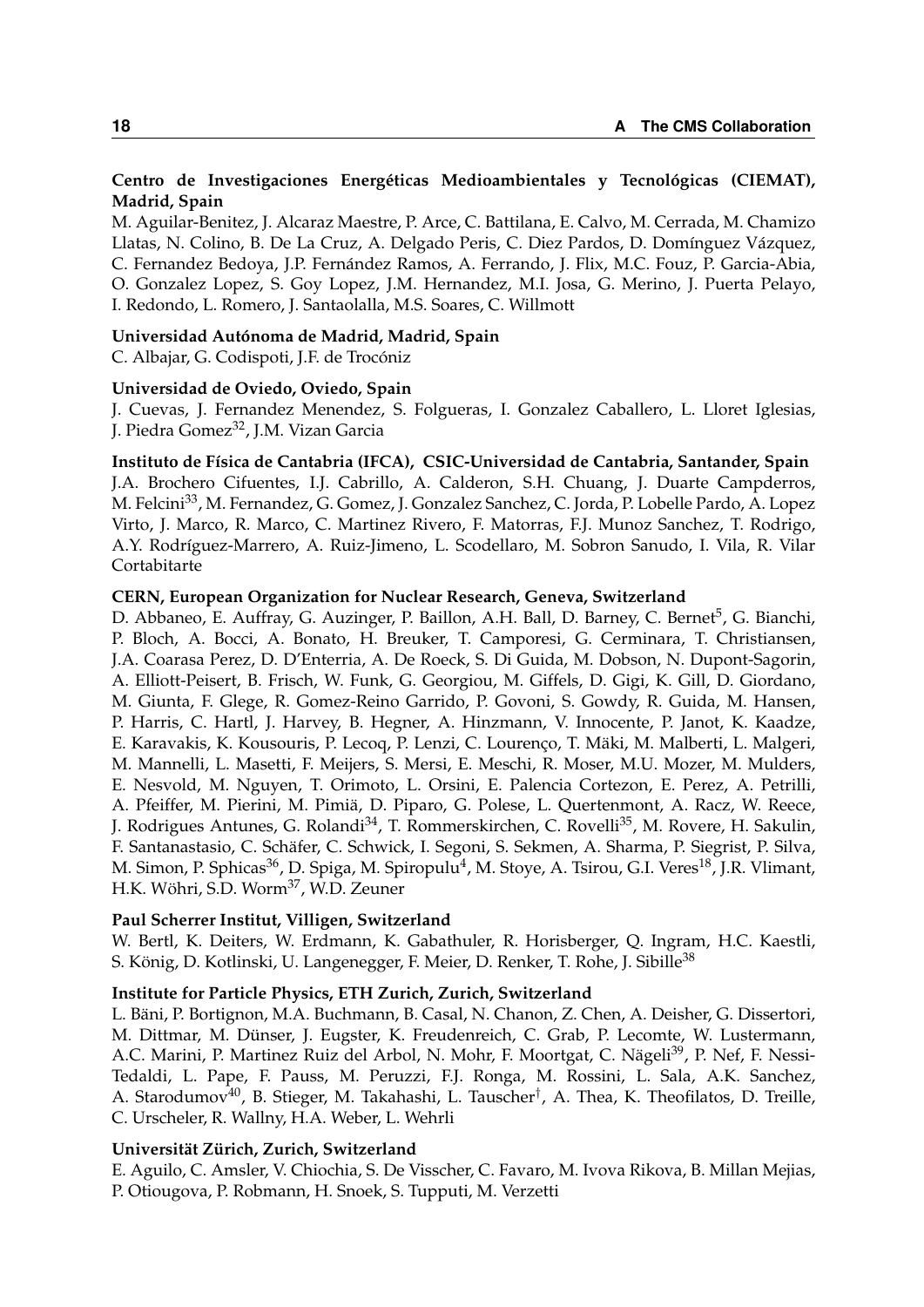## **National Central University, Chung-Li, Taiwan**

Y.H. Chang, K.H. Chen, A. Go, C.M. Kuo, S.W. Li, W. Lin, Z.K. Liu, Y.J. Lu, D. Mekterovic, A.P. Singh, R. Volpe, S.S. Yu

#### **National Taiwan University (NTU), Taipei, Taiwan**

P. Bartalini, P. Chang, Y.H. Chang, Y.W. Chang, Y. Chao, K.F. Chen, C. Dietz, U. Grundler, W.- S. Hou, Y. Hsiung, K.Y. Kao, Y.J. Lei, R.-S. Lu, D. Majumder, E. Petrakou, X. Shi, J.G. Shiu, Y.M. Tzeng, M. Wang

## **Cukurova University, Adana, Turkey**

A. Adiguzel, M.N. Bakirci<sup>41</sup>, S. Cerci<sup>42</sup>, C. Dozen, I. Dumanoglu, E. Eskut, S. Girgis, G. Gokbulut, I. Hos, E.E. Kangal, G. Karapinar, A. Kayis Topaksu, G. Onengut, K. Ozdemir, S. Ozturk<sup>43</sup>, A. Polatoz, K. Sogut<sup>44</sup>, D. Sunar Cerci<sup>42</sup>, B. Tali<sup>42</sup>, H. Topakli<sup>41</sup>, L.N. Vergili, M. Vergili

#### **Middle East Technical University, Physics Department, Ankara, Turkey**

I.V. Akin, T. Aliev, B. Bilin, S. Bilmis, M. Deniz, H. Gamsizkan, A.M. Guler, K. Ocalan, A. Ozpineci, M. Serin, R. Sever, U.E. Surat, M. Yalvac, E. Yildirim, M. Zeyrek

#### **Bogazici University, Istanbul, Turkey**

M. Deliomeroglu*,* E. Gülmez, B. Isildak, M. Kaya<sup>45</sup>, O. Kaya<sup>45</sup>, S. Ozkorucuklu<sup>46</sup>, N. Sonmez<sup>47</sup>

**Istanbul Technical University, Istanbul, Turkey**

K. Cankocak

**National Scientific Center, Kharkov Institute of Physics and Technology, Kharkov, Ukraine** L. Levchuk

#### **University of Bristol, Bristol, United Kingdom**

F. Bostock, J.J. Brooke, E. Clement, D. Cussans, H. Flacher, R. Frazier, J. Goldstein, M. Grimes, G.P. Heath, H.F. Heath, L. Kreczko, S. Metson, D.M. Newbold<sup>37</sup>, K. Nirunpong, A. Poll, S. Senkin, V.J. Smith, T. Williams

## **Rutherford Appleton Laboratory, Didcot, United Kingdom**

L. Basso<sup>48</sup>, K.W. Bell, A. Belyaev<sup>48</sup>, C. Brew, R.M. Brown, D.J.A. Cockerill, J.A. Coughlan, K. Harder, S. Harper, J. Jackson, B.W. Kennedy, E. Olaiya, D. Petyt, B.C. Radburn-Smith, C.H. Shepherd-Themistocleous, I.R. Tomalin, W.J. Womersley

#### **Imperial College, London, United Kingdom**

R. Bainbridge, G. Ball, R. Beuselinck, O. Buchmuller, D. Colling, N. Cripps, M. Cutajar, P. Dauncey, G. Davies, M. Della Negra, W. Ferguson, J. Fulcher, D. Futyan, A. Gilbert, A. Guneratne Bryer, G. Hall, Z. Hatherell, J. Hays, G. Iles, M. Jarvis, G. Karapostoli, L. Lyons, A.-M. Magnan, J. Marrouche, B. Mathias, R. Nandi, J. Nash, A. Nikitenko<sup>40</sup>, A. Papageorgiou, J. Pela<sup>1</sup>, M. Pesaresi, K. Petridis, M. Pioppi<sup>49</sup>, D.M. Raymond, S. Rogerson, N. Rompotis, A. Rose, M.J. Ryan, C. Seez, P. Sharp† , A. Sparrow, A. Tapper, M. Vazquez Acosta, T. Virdee, S. Wakefield, N. Wardle, T. Whyntie

#### **Brunel University, Uxbridge, United Kingdom**

M. Barrett, M. Chadwick, J.E. Cole, P.R. Hobson, A. Khan, P. Kyberd, D. Leggat, D. Leslie, W. Martin, I.D. Reid, P. Symonds, L. Teodorescu, M. Turner

#### **Baylor University, Waco, USA**

K. Hatakeyama, H. Liu, T. Scarborough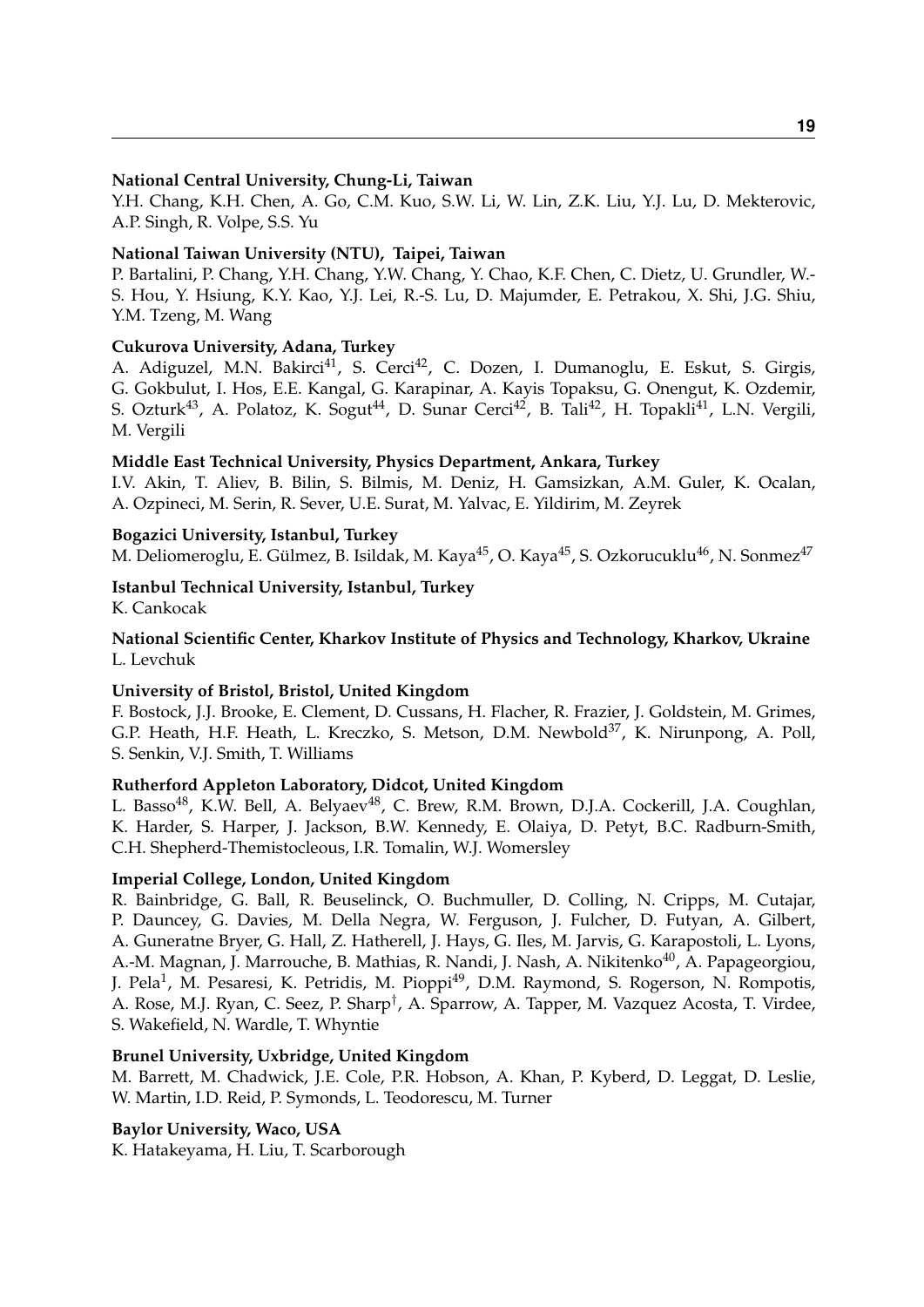## **The University of Alabama, Tuscaloosa, USA**

C. Henderson, P. Rumerio

## **Boston University, Boston, USA**

A. Avetisyan, T. Bose, C. Fantasia, A. Heister, J. St. John, P. Lawson, D. Lazic, J. Rohlf, D. Sperka, L. Sulak

## **Brown University, Providence, USA**

J. Alimena, S. Bhattacharya, D. Cutts, A. Ferapontov, U. Heintz, S. Jabeen, G. Kukartsev, G. Landsberg, M. Luk, M. Narain, D. Nguyen, M. Segala, T. Sinthuprasith, T. Speer, K.V. Tsang

## **University of California, Davis, Davis, USA**

R. Breedon, G. Breto, M. Calderon De La Barca Sanchez, S. Chauhan, M. Chertok, J. Conway, R. Conway, P.T. Cox, J. Dolen, R. Erbacher, M. Gardner, R. Houtz, W. Ko, A. Kopecky, R. Lander, O. Mall, T. Miceli, R. Nelson, D. Pellett, B. Rutherford, M. Searle, J. Smith, M. Squires, M. Tripathi, R. Vasquez Sierra

## **University of California, Los Angeles, Los Angeles, USA**

V. Andreev, D. Cline, R. Cousins, J. Duris, S. Erhan, P. Everaerts, C. Farrell, J. Hauser, M. Ignatenko*,* C. Plager, G. Rakness, P. Schlein<sup>†</sup>, J. Tucker, V. Valuev, M. Weber

## **University of California, Riverside, Riverside, USA**

J. Babb, R. Clare, M.E. Dinardo, J. Ellison, J.W. Gary, F. Giordano, G. Hanson, G.Y. Jeng50, H. Liu, O.R. Long, A. Luthra, H. Nguyen, S. Paramesvaran, J. Sturdy, S. Sumowidagdo, R. Wilken, S. Wimpenny

## **University of California, San Diego, La Jolla, USA**

W. Andrews, J.G. Branson, G.B. Cerati, S. Cittolin, D. Evans, F. Golf, A. Holzner, R. Kelley, M. Lebourgeois, J. Letts, I. Macneill, B. Mangano, J. Muelmenstaedt, S. Padhi, C. Palmer, G. Petrucciani, M. Pieri, R. Ranieri, M. Sani, V. Sharma, S. Simon, E. Sudano, M. Tadel, Y. Tu, A. Vartak, S. Wasserbaech<sup>51</sup>, F. Würthwein, A. Yagil, J. Yoo

## **University of California, Santa Barbara, Santa Barbara, USA**

D. Barge, R. Bellan, C. Campagnari, M. D'Alfonso, T. Danielson, K. Flowers, P. Geffert, J. Incandela, C. Justus, P. Kalavase, S.A. Koay, D. Kovalskyi<sup>1</sup>, V. Krutelyov, S. Lowette, N. Mccoll, V. Pavlunin, F. Rebassoo, J. Ribnik, J. Richman, R. Rossin, D. Stuart, W. To, C. West

## **California Institute of Technology, Pasadena, USA**

A. Apresyan, A. Bornheim, Y. Chen, E. Di Marco, J. Duarte, M. Gataullin, Y. Ma, A. Mott, H.B. Newman, C. Rogan, V. Timciuc, P. Traczyk, J. Veverka, R. Wilkinson, Y. Yang, R.Y. Zhu

## **Carnegie Mellon University, Pittsburgh, USA**

B. Akgun, R. Carroll, T. Ferguson, Y. Iiyama, D.W. Jang, Y.F. Liu, M. Paulini, H. Vogel, I. Vorobiev

## **University of Colorado at Boulder, Boulder, USA**

J.P. Cumalat, B.R. Drell, C.J. Edelmaier, W.T. Ford, A. Gaz, B. Heyburn, E. Luiggi Lopez, J.G. Smith, K. Stenson, K.A. Ulmer, S.R. Wagner

## **Cornell University, Ithaca, USA**

L. Agostino, J. Alexander, A. Chatterjee, N. Eggert, L.K. Gibbons, B. Heltsley, W. Hopkins, A. Khukhunaishvili, B. Kreis, N. Mirman, G. Nicolas Kaufman, J.R. Patterson, A. Ryd, E. Salvati, W. Sun, W.D. Teo, J. Thom, J. Thompson, J. Vaughan, Y. Weng, L. Winstrom, P. Wittich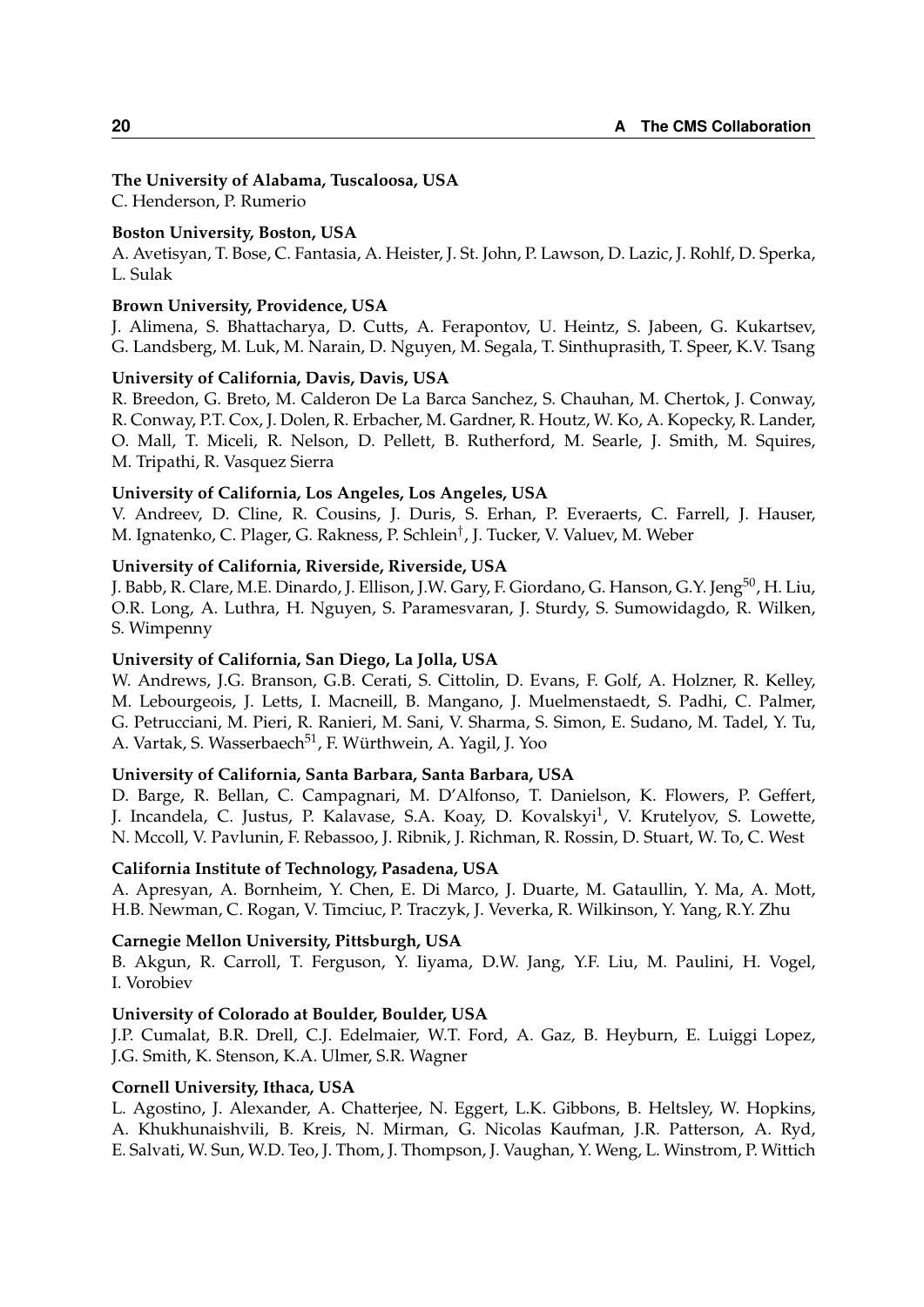## **Fairfield University, Fairfield, USA** D. Winn

## **Fermi National Accelerator Laboratory, Batavia, USA**

S. Abdullin, M. Albrow, J. Anderson, L.A.T. Bauerdick, A. Beretvas, J. Berryhill, P.C. Bhat, I. Bloch, K. Burkett, J.N. Butler, V. Chetluru, H.W.K. Cheung, F. Chlebana, V.D. Elvira, I. Fisk, J. Freeman, Y. Gao, D. Green, O. Gutsche, A. Hahn, J. Hanlon, R.M. Harris, J. Hirschauer, B. Hooberman, S. Jindariani, M. Johnson, U. Joshi, B. Kilminster, B. Klima, S. Kunori, S. Kwan, D. Lincoln, R. Lipton, L. Lueking, J. Lykken, K. Maeshima, J.M. Marraffino, S. Maruyama, D. Mason, P. McBride, K. Mishra, S. Mrenna, Y. Musienko<sup>52</sup>, C. Newman-Holmes, V. O'Dell, O. Prokofyev, E. Sexton-Kennedy, S. Sharma, W.J. Spalding, L. Spiegel, P. Tan, L. Taylor, S. Tkaczyk, N.V. Tran, L. Uplegger, E.W. Vaandering, R. Vidal, J. Whitmore, W. Wu, F. Yang, F. Yumiceva, J.C. Yun

### **University of Florida, Gainesville, USA**

D. Acosta, P. Avery, D. Bourilkov, M. Chen, S. Das, M. De Gruttola, G.P. Di Giovanni, D. Dobur, A. Drozdetskiy, R.D. Field, M. Fisher, Y. Fu, I.K. Furic, J. Gartner, J. Hugon, B. Kim, J. Konigsberg, A. Korytov, A. Kropivnitskaya, T. Kypreos, J.F. Low, K. Matchev, P. Milenovic $^{53}$ , G. Mitselmakher, L. Muniz, R. Remington, A. Rinkevicius, P. Sellers, N. Skhirtladze, M. Snowball, J. Yelton, M. Zakaria

#### **Florida International University, Miami, USA**

V. Gaultney, L.M. Lebolo, S. Linn, P. Markowitz, G. Martinez, J.L. Rodriguez

#### **Florida State University, Tallahassee, USA**

T. Adams, A. Askew, J. Bochenek, J. Chen, B. Diamond, S.V. Gleyzer, J. Haas, S. Hagopian, V. Hagopian, M. Jenkins, K.F. Johnson, H. Prosper, V. Veeraraghavan, M. Weinberg

## **Florida Institute of Technology, Melbourne, USA**

M.M. Baarmand, B. Dorney, M. Hohlmann, H. Kalakhety, I. Vodopiyanov

#### **University of Illinois at Chicago (UIC), Chicago, USA**

M.R. Adams, I.M. Anghel, L. Apanasevich, Y. Bai, V.E. Bazterra, R.R. Betts, J. Callner, R. Cavanaugh, C. Dragoiu, O. Evdokimov, E.J. Garcia-Solis, L. Gauthier, C.E. Gerber, D.J. Hofman, S. Khalatyan, F. Lacroix, M. Malek, C. O'Brien, C. Silkworth, D. Strom, N. Varelas

#### **The University of Iowa, Iowa City, USA**

U. Akgun, E.A. Albayrak, B. Bilki<sup>54</sup>, K. Chung, W. Clarida, F. Duru, S. Griffiths, C.K. Lae, J.-P. Merlo, H. Mermerkaya<sup>55</sup>, A. Mestvirishvili, A. Moeller, J. Nachtman, C.R. Newsom, E. Norbeck, J. Olson, Y. Onel, F. Ozok, S. Sen, E. Tiras, J. Wetzel, T. Yetkin, K. Yi

## **Johns Hopkins University, Baltimore, USA**

B.A. Barnett, B. Blumenfeld, S. Bolognesi, D. Fehling, G. Giurgiu, A.V. Gritsan, Z.J. Guo, G. Hu, P. Maksimovic, S. Rappoccio, M. Swartz, A. Whitbeck

#### **The University of Kansas, Lawrence, USA**

P. Baringer, A. Bean, G. Benelli, O. Grachov, R.P. Kenny Iii, M. Murray, D. Noonan, V. Radicci, S. Sanders, R. Stringer, G. Tinti, J.S. Wood, V. Zhukova

#### **Kansas State University, Manhattan, USA**

A.F. Barfuss, T. Bolton, I. Chakaberia, A. Ivanov, S. Khalil, M. Makouski, Y. Maravin, S. Shrestha, I. Svintradze

#### **Lawrence Livermore National Laboratory, Livermore, USA**

J. Gronberg, D. Lange, D. Wright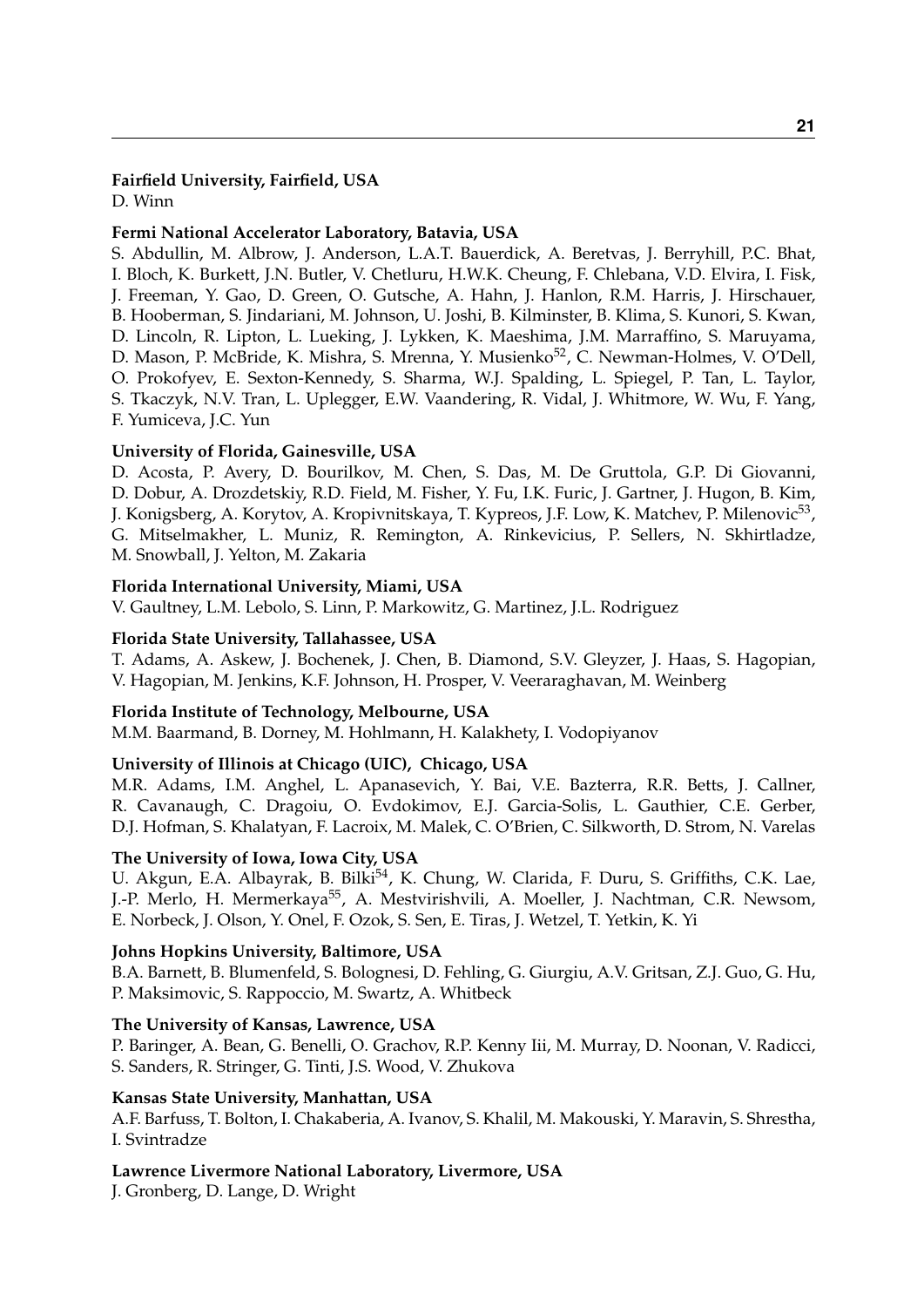#### **University of Maryland, College Park, USA**

A. Baden, M. Boutemeur, B. Calvert, S.C. Eno, J.A. Gomez, N.J. Hadley, R.G. Kellogg, M. Kirn, T. Kolberg, Y. Lu, M. Marionneau, A.C. Mignerey, A. Peterman, K. Rossato, A. Skuja, J. Temple, M.B. Tonjes, S.C. Tonwar, E. Twedt

#### **Massachusetts Institute of Technology, Cambridge, USA**

G. Bauer, J. Bendavid, W. Busza, E. Butz, I.A. Cali, M. Chan, V. Dutta, G. Gomez Ceballos, M. Goncharov, K.A. Hahn, Y. Kim, M. Klute, Y.-J. Lee, W. Li, P.D. Luckey, T. Ma, S. Nahn, C. Paus, D. Ralph, C. Roland, G. Roland, M. Rudolph, G.S.F. Stephans, F. Stockli, K. Sumorok, ¨ K. Sung, D. Velicanu, E.A. Wenger, R. Wolf, B. Wyslouch, S. Xie, M. Yang, Y. Yilmaz, A.S. Yoon, M. Zanetti

#### **University of Minnesota, Minneapolis, USA**

S.I. Cooper, P. Cushman, B. Dahmes, A. De Benedetti, G. Franzoni, A. Gude, J. Haupt, S.C. Kao, K. Klapoetke, Y. Kubota, J. Mans, N. Pastika, R. Rusack, M. Sasseville, A. Singovsky, N. Tambe, J. Turkewitz

### **University of Mississippi, University, USA**

L.M. Cremaldi, R. Kroeger, L. Perera, R. Rahmat, D.A. Sanders

## **University of Nebraska-Lincoln, Lincoln, USA**

E. Avdeeva, K. Bloom, S. Bose, J. Butt, D.R. Claes, A. Dominguez, M. Eads, P. Jindal, J. Keller, I. Kravchenko, J. Lazo-Flores, H. Malbouisson, S. Malik, G.R. Snow

## **State University of New York at Buffalo, Buffalo, USA**

U. Baur, A. Godshalk, I. Iashvili, S. Jain, A. Kharchilava, A. Kumar, S.P. Shipkowski, K. Smith

#### **Northeastern University, Boston, USA**

G. Alverson, E. Barberis, D. Baumgartel, M. Chasco, J. Haley, D. Trocino, D. Wood, J. Zhang

#### **Northwestern University, Evanston, USA**

A. Anastassov, A. Kubik, N. Mucia, N. Odell, R.A. Ofierzynski, B. Pollack, A. Pozdnyakov, M. Schmitt, S. Stoynev, M. Velasco, S. Won

## **University of Notre Dame, Notre Dame, USA**

L. Antonelli, D. Berry, A. Brinkerhoff, M. Hildreth, C. Jessop, D.J. Karmgard, J. Kolb, K. Lannon, W. Luo, S. Lynch, N. Marinelli, D.M. Morse, T. Pearson, R. Ruchti, J. Slaunwhite, N. Valls, J. Warchol, M. Wayne, M. Wolf, J. Ziegler

#### **The Ohio State University, Columbus, USA**

B. Bylsma, L.S. Durkin, C. Hill, R. Hughes, P. Killewald, K. Kotov, T.Y. Ling, D. Puigh, M. Rodenburg, C. Vuosalo, G. Williams, B.L. Winer

#### **Princeton University, Princeton, USA**

N. Adam, E. Berry, P. Elmer, D. Gerbaudo, V. Halyo, P. Hebda, J. Hegeman, A. Hunt, E. Laird, D. Lopes Pegna, P. Lujan, D. Marlow, T. Medvedeva, M. Mooney, J. Olsen, P. Piroue, X. Quan, ´ A. Raval, H. Saka, D. Stickland, C. Tully, J.S. Werner, A. Zuranski

#### **University of Puerto Rico, Mayaguez, USA**

J.G. Acosta, X.T. Huang, A. Lopez, H. Mendez, S. Oliveros, J.E. Ramirez Vargas, A. Zatserklyaniy

#### **Purdue University, West Lafayette, USA**

E. Alagoz, V.E. Barnes, D. Benedetti, G. Bolla, D. Bortoletto, M. De Mattia, A. Everett, Z. Hu, M. Jones, O. Koybasi, M. Kress, A.T. Laasanen, N. Leonardo, V. Maroussov, P. Merkel,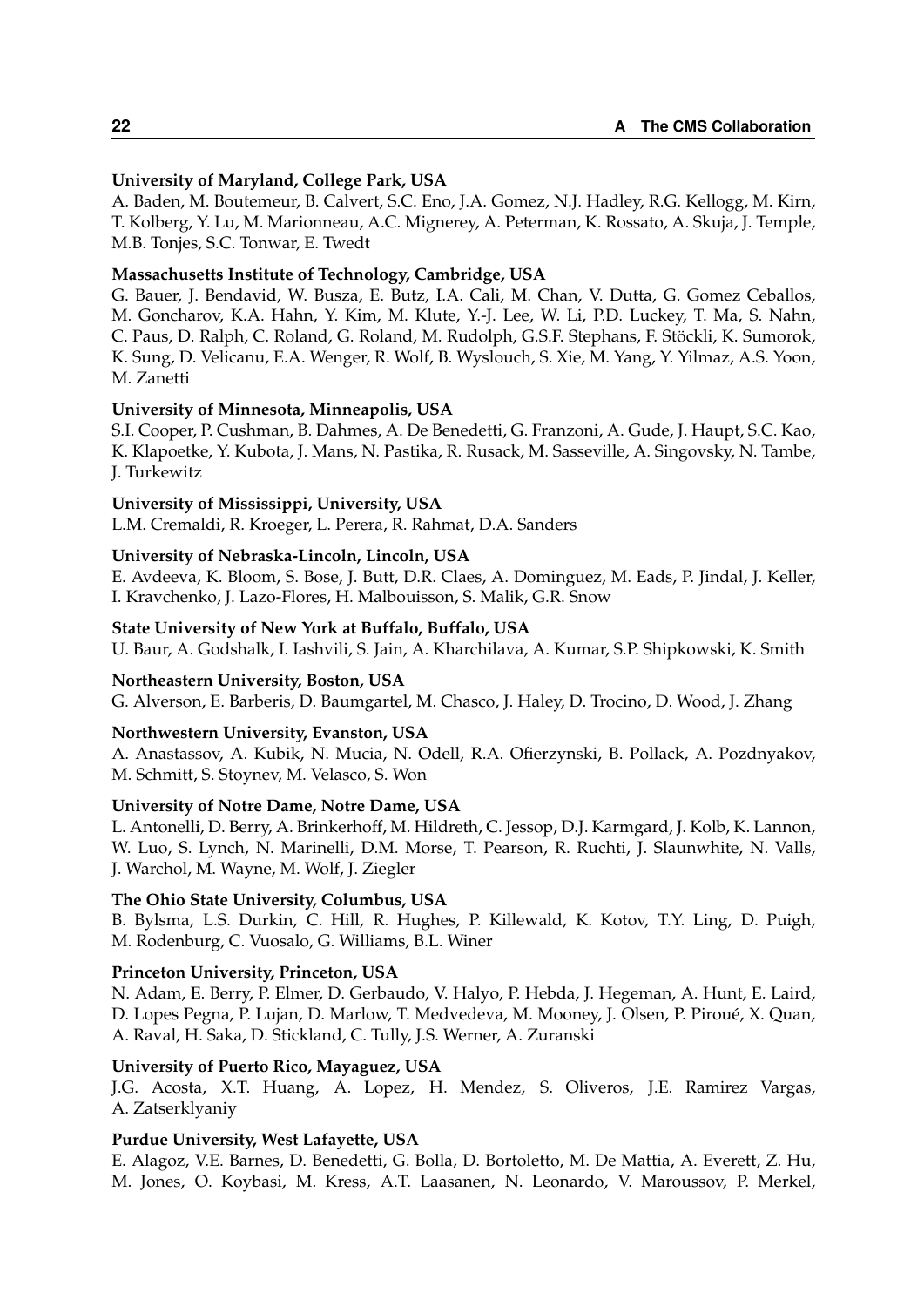D.H. Miller, N. Neumeister, I. Shipsey, D. Silvers, A. Svyatkovskiy, M. Vidal Marono, H.D. Yoo, J. Zablocki, Y. Zheng

## **Purdue University Calumet, Hammond, USA**

S. Guragain, N. Parashar

## **Rice University, Houston, USA**

A. Adair, C. Boulahouache, V. Cuplov, K.M. Ecklund, F.J.M. Geurts, B.P. Padley, R. Redjimi, J. Roberts, J. Zabel

## **University of Rochester, Rochester, USA**

B. Betchart, A. Bodek, Y.S. Chung, R. Covarelli, P. de Barbaro, R. Demina, Y. Eshaq, A. Garcia-Bellido, P. Goldenzweig, Y. Gotra, J. Han, A. Harel, S. Korjenevski, D.C. Miner, D. Vishnevskiy, M. Zielinski

## **The Rockefeller University, New York, USA**

A. Bhatti, R. Ciesielski, L. Demortier, K. Goulianos, G. Lungu, S. Malik, C. Mesropian

## **Rutgers, the State University of New Jersey, Piscataway, USA**

S. Arora, A. Barker, J.P. Chou, C. Contreras-Campana, E. Contreras-Campana, D. Duggan, D. Ferencek, Y. Gershtein, R. Gray, E. Halkiadakis, D. Hidas, D. Hits, A. Lath, S. Panwalkar, M. Park, R. Patel, V. Rekovic, A. Richards, J. Robles, K. Rose, S. Salur, S. Schnetzer, C. Seitz, S. Somalwar, R. Stone, S. Thomas

## **University of Tennessee, Knoxville, USA**

G. Cerizza, M. Hollingsworth, S. Spanier, Z.C. Yang, A. York

## **Texas A&M University, College Station, USA**

R. Eusebi, W. Flanagan, J. Gilmore, T. Kamon<sup>56</sup>, V. Khotilovich, R. Montalvo, I. Osipenkov, Y. Pakhotin, A. Perloff, J. Roe, A. Safonov, T. Sakuma, S. Sengupta, I. Suarez, A. Tatarinov, D. Toback

## **Texas Tech University, Lubbock, USA**

N. Akchurin, J. Damgov, P.R. Dudero, C. Jeong, K. Kovitanggoon, S.W. Lee, T. Libeiro, Y. Roh, I. Volobouev

## **Vanderbilt University, Nashville, USA**

E. Appelt, D. Engh, C. Florez, S. Greene, A. Gurrola, W. Johns, P. Kurt, C. Maguire, A. Melo, P. Sheldon, B. Snook, S. Tuo, J. Velkovska

## **University of Virginia, Charlottesville, USA**

M.W. Arenton, M. Balazs, S. Boutle, B. Cox, B. Francis, J. Goodell, R. Hirosky, A. Ledovskoy, C. Lin, C. Neu, J. Wood, R. Yohay

## **Wayne State University, Detroit, USA**

S. Gollapinni, R. Harr, P.E. Karchin, C. Kottachchi Kankanamge Don, P. Lamichhane, A. Sakharov

## **University of Wisconsin, Madison, USA**

M. Anderson, M. Bachtis, D. Belknap, L. Borrello, D. Carlsmith, M. Cepeda, S. Dasu, L. Gray, K.S. Grogg, M. Grothe, R. Hall-Wilton, M. Herndon, A. Hervé, P. Klabbers, J. Klukas, A. Lanaro, C. Lazaridis, J. Leonard, R. Loveless, A. Mohapatra, I. Ojalvo, G.A. Pierro, I. Ross, A. Savin, W.H. Smith, J. Swanson

#### †: Deceased

1: Also at CERN, European Organization for Nuclear Research, Geneva, Switzerland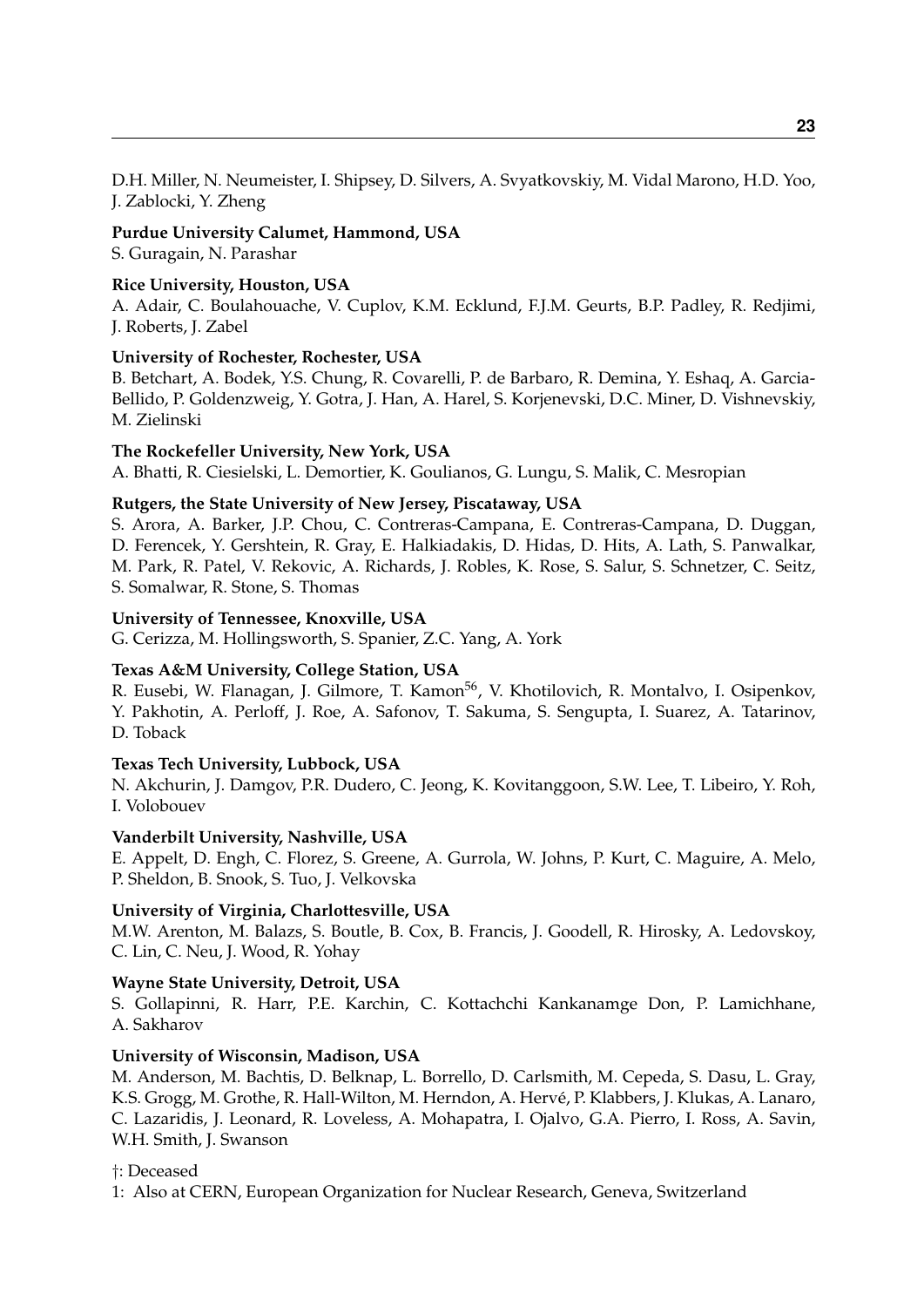- 2: Also at National Institute of Chemical Physics and Biophysics, Tallinn, Estonia
- 3: Also at Universidade Federal do ABC, Santo Andre, Brazil
- 4: Also at California Institute of Technology, Pasadena, USA
- 5: Also at Laboratoire Leprince-Ringuet, Ecole Polytechnique, IN2P3-CNRS, Palaiseau, France
- 6: Also at Suez Canal University, Suez, Egypt
- 7: Also at Zewail City of Science and Technology, Zewail, Egypt
- 8: Also at Cairo University, Cairo, Egypt
- 9: Also at British University, Cairo, Egypt
- 10: Also at Fayoum University, El-Fayoum, Egypt
- 11: Now at Ain Shams University, Cairo, Egypt
- 12: Also at Soltan Institute for Nuclear Studies, Warsaw, Poland
- 13: Also at Universite de Haute-Alsace, Mulhouse, France ´
- 14: Now at Joint Institute for Nuclear Research, Dubna, Russia
- 15: Also at Moscow State University, Moscow, Russia
- 16: Also at Brandenburg University of Technology, Cottbus, Germany
- 17: Also at Institute of Nuclear Research ATOMKI, Debrecen, Hungary
- 18: Also at Eötvös Loránd University, Budapest, Hungary
- 19: Also at Tata Institute of Fundamental Research HECR, Mumbai, India
- 20: Now at King Abdulaziz University, Jeddah, Saudi Arabia
- 21: Also at University of Visva-Bharati, Santiniketan, India
- 22: Also at Sharif University of Technology, Tehran, Iran
- 23: Also at Isfahan University of Technology, Isfahan, Iran
- 24: Also at Shiraz University, Shiraz, Iran
- 25: Also at Plasma Physics Research Center, Science and Research Branch, Islamic Azad University, Teheran, Iran
- 26: Also at Facoltà Ingegneria Università di Roma, Roma, Italy
- 27: Also at Universita della Basilicata, Potenza, Italy `
- 28: Also at Universita degli Studi Guglielmo Marconi, Roma, Italy `
- 29: Also at Universita degli studi di Siena, Siena, Italy `
- 30: Also at University of Bucharest, Bucuresti-Magurele, Romania
- 31: Also at Faculty of Physics of University of Belgrade, Belgrade, Serbia
- 32: Also at University of Florida, Gainesville, USA
- 33: Also at University of California, Los Angeles, Los Angeles, USA
- 34: Also at Scuola Normale e Sezione dell' INFN, Pisa, Italy
- 35: Also at INFN Sezione di Roma; Universita di Roma "La Sapienza", Roma, Italy `
- 36: Also at University of Athens, Athens, Greece
- 37: Also at Rutherford Appleton Laboratory, Didcot, United Kingdom
- 38: Also at The University of Kansas, Lawrence, USA
- 39: Also at Paul Scherrer Institut, Villigen, Switzerland
- 40: Also at Institute for Theoretical and Experimental Physics, Moscow, Russia
- 41: Also at Gaziosmanpasa University, Tokat, Turkey
- 42: Also at Adiyaman University, Adiyaman, Turkey
- 43: Also at The University of Iowa, Iowa City, USA
- 44: Also at Mersin University, Mersin, Turkey
- 45: Also at Kafkas University, Kars, Turkey
- 46: Also at Suleyman Demirel University, Isparta, Turkey
- 47: Also at Ege University, Izmir, Turkey
- 48: Also at School of Physics and Astronomy, University of Southampton, Southampton, United Kingdom